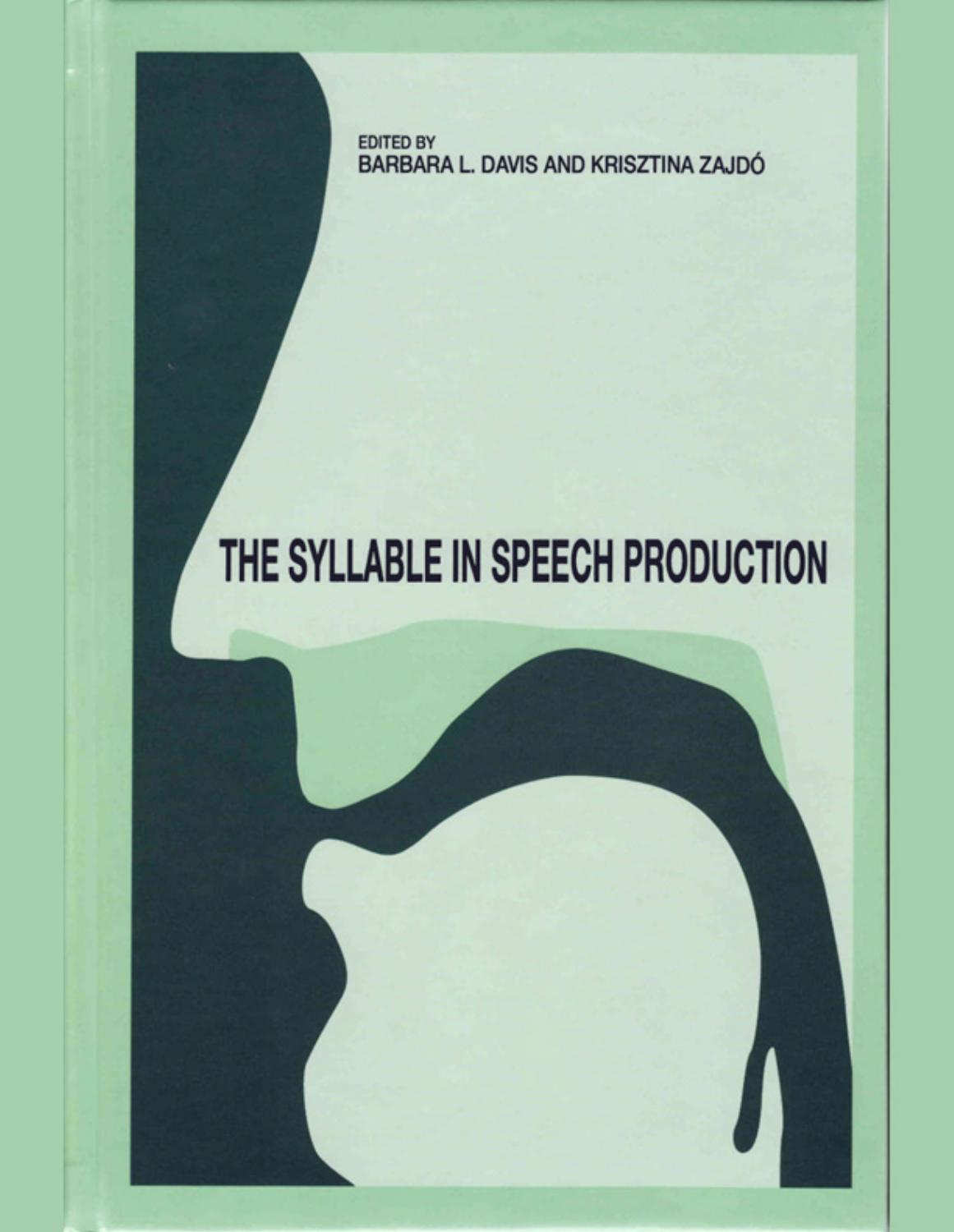| <b>INTERNATIONAL PROPERTY AND INCOME.</b>                                                                          |                                                                                                |
|--------------------------------------------------------------------------------------------------------------------|------------------------------------------------------------------------------------------------|
|                                                                                                                    |                                                                                                |
| WEWLETONE<br><b>A THE RUI IN</b>                                                                                   |                                                                                                |
| utw/l&<br>Foreword by Björn Lindblom                                                                               | ix                                                                                             |
| Preface by Barbara L. Davis and Krisztina Zajdó                                                                    | xxi                                                                                            |
| <b>List of Contributors</b>                                                                                        | xxxi                                                                                           |
| Overview                                                                                                           |                                                                                                |
| The Frame/Content Theory                                                                                           | 1                                                                                              |
|                                                                                                                    |                                                                                                |
|                                                                                                                    |                                                                                                |
| The Origins of Syllabification in Human Infancy and in<br>Human Evolution<br>D. Kimbrough Oller and Ulrike Griebel | 29                                                                                             |
| Simple Combinatorial Considerations Challenge Ruhlen's<br>Mother Tongue Theory<br>Louis-Jean Boë, Pierre Bessière, | 63                                                                                             |
| Nadia Ladjili, and Nicolas Audibert                                                                                |                                                                                                |
| The Frame/Content Theory and the Emergence of<br>Consonants<br>Didier Demolin                                      | 93                                                                                             |
| Lipsmacking and Babbling: Syllables, Sociality, and<br>Survival                                                    | 111                                                                                            |
|                                                                                                                    |                                                                                                |
|                                                                                                                    | Peter F. MacNeilage<br><b>Evolutionary Perspectives on Speech Development</b><br>John L. Locke |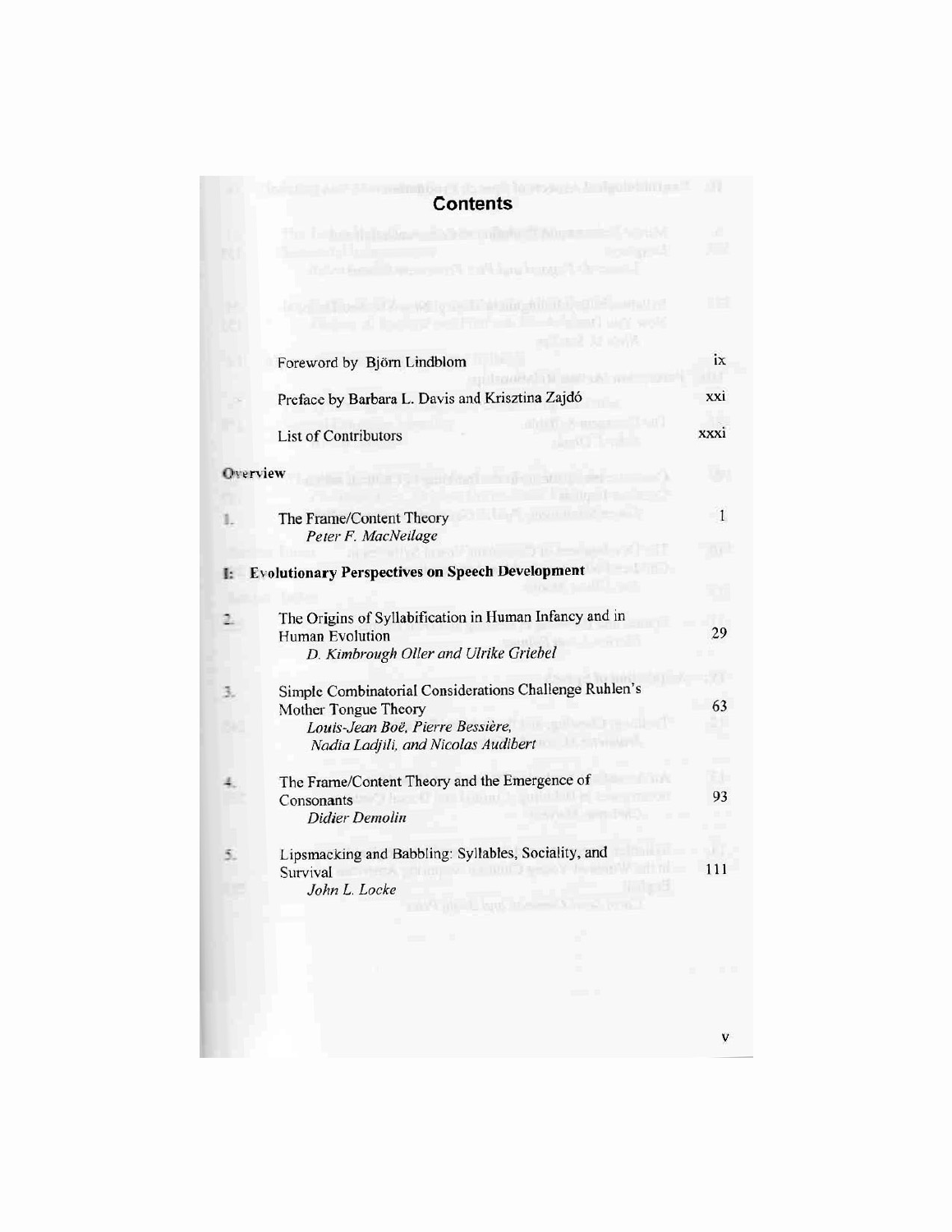| vi Contents |
|-------------|
|             |

| П:  | <b>Neurobiological Aspects of Speech Production</b>                                                                                                             |     |
|-----|-----------------------------------------------------------------------------------------------------------------------------------------------------------------|-----|
| 6.  | Mirror Neurons and Evolution of Communication and<br>Language<br>Leonardo Fogassi and Pier Francesco Ferrari                                                    | 133 |
| 7.  | Syllables in Psycholinguistic Theory: Now You See Them,<br>Now You Don't<br>Niels O. Schiller                                                                   | 155 |
| ш:  | <b>Perception /Action Relationships</b>                                                                                                                         |     |
| 8.  | The Emergent Syllable<br>John J. Ohala                                                                                                                          | 179 |
| 9.  | Co-occurrence Patterns in the Babbling of Children with a<br><b>Cochlear Implant</b><br>Karen Schauwers, Paul J. Govaerts, and Steven Gillis                    | 187 |
| 10. | The Development of Consonant Vowel Syllables in<br>Children Following Cochlear Implantation<br>Jan Allison Moore                                                | 205 |
| 11. | Frames and Babbling in Hearing and Deaf Infants<br>Florien J. van Beinum                                                                                        | 225 |
| IV: | <b>Acquisition of Speech</b>                                                                                                                                    |     |
| 12. | Teething, Chewing, and the Babbled Syllable<br>Jeannette M. van der Stelt                                                                                       | 245 |
| 13. | An Acoustical Analysis of Consonant-Vowel Co-<br>occurrences in Babbling: Coronal and Dorsal Contexts<br><b>Christine Matyear</b>                               | 273 |
| 14. | Syllables, Segments, and Sequences: Phonological Patterns<br>in the Words of Young Children Acquiring American<br>English<br>Carol Stoel-Gammon and Beate Peter | 293 |

ù.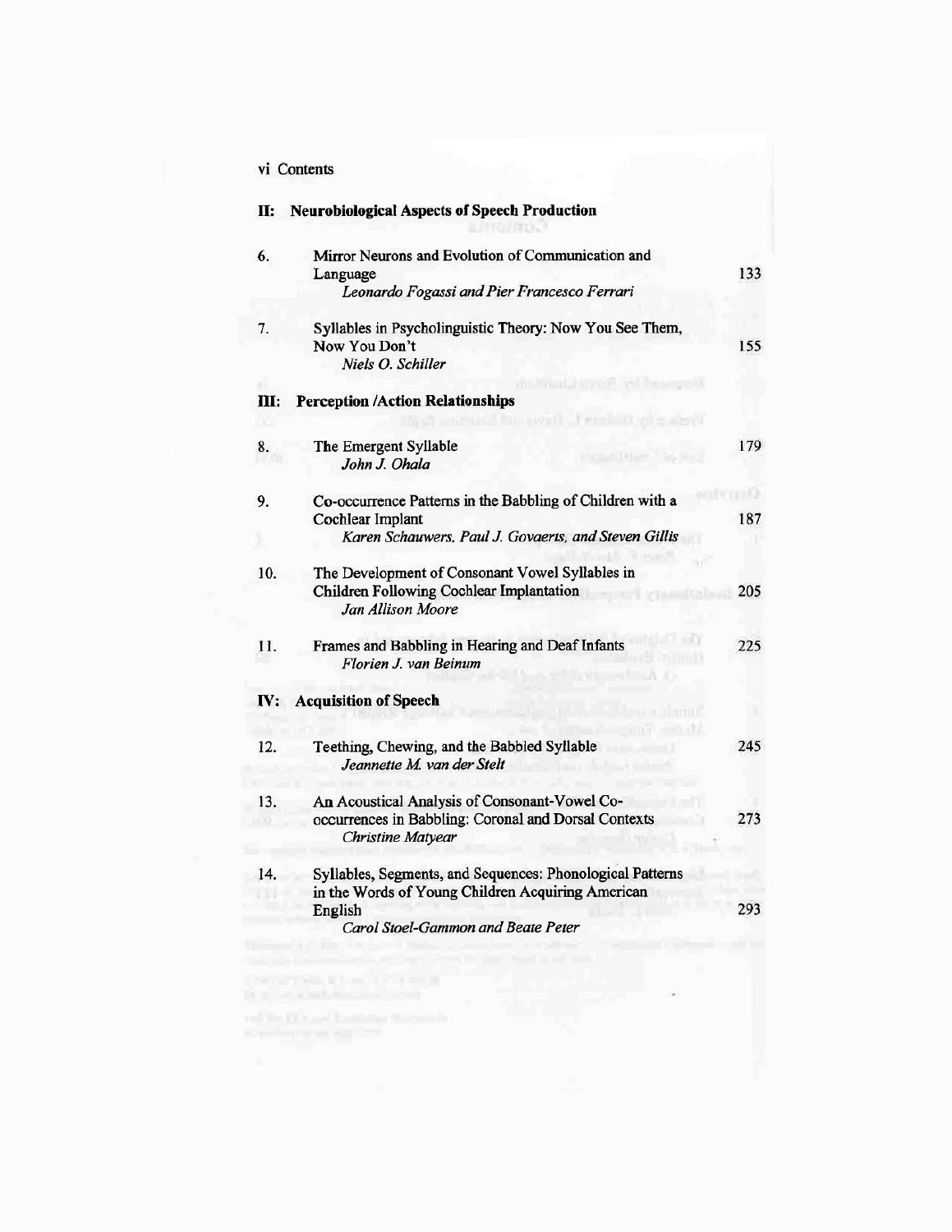|     |                                                                                                                          | Contents vii |
|-----|--------------------------------------------------------------------------------------------------------------------------|--------------|
| v:  | <b>Modeling and Movement</b>                                                                                             |              |
| 15. | The Target Hypothesis, Dynamic Specification and<br><b>Segmental Independence</b><br>Björn Lindblom                      | 327          |
| 16. | Jaw Cycles and Linguistic Syllables in Adult English<br>Melissa A. Redford and Paul van Donkelaar                        | 355          |
| VI: | <b>Alternative Perspectives on the Syllable</b>                                                                          |              |
| 17. | The Syllable in Sign Language: Considering the Other<br>Natural Language Modality<br><b>Wendy Sandler</b>                | 379          |
| 18. | When the Babble Syllable Feeds the Foot in a Point<br>Christian Abry, Virginie Ducey, Anne Vilain,<br>and Claire Lalevée | 409          |
|     | <b>Author Index</b>                                                                                                      | 429          |
|     | <b>Subject Index</b>                                                                                                     | 439          |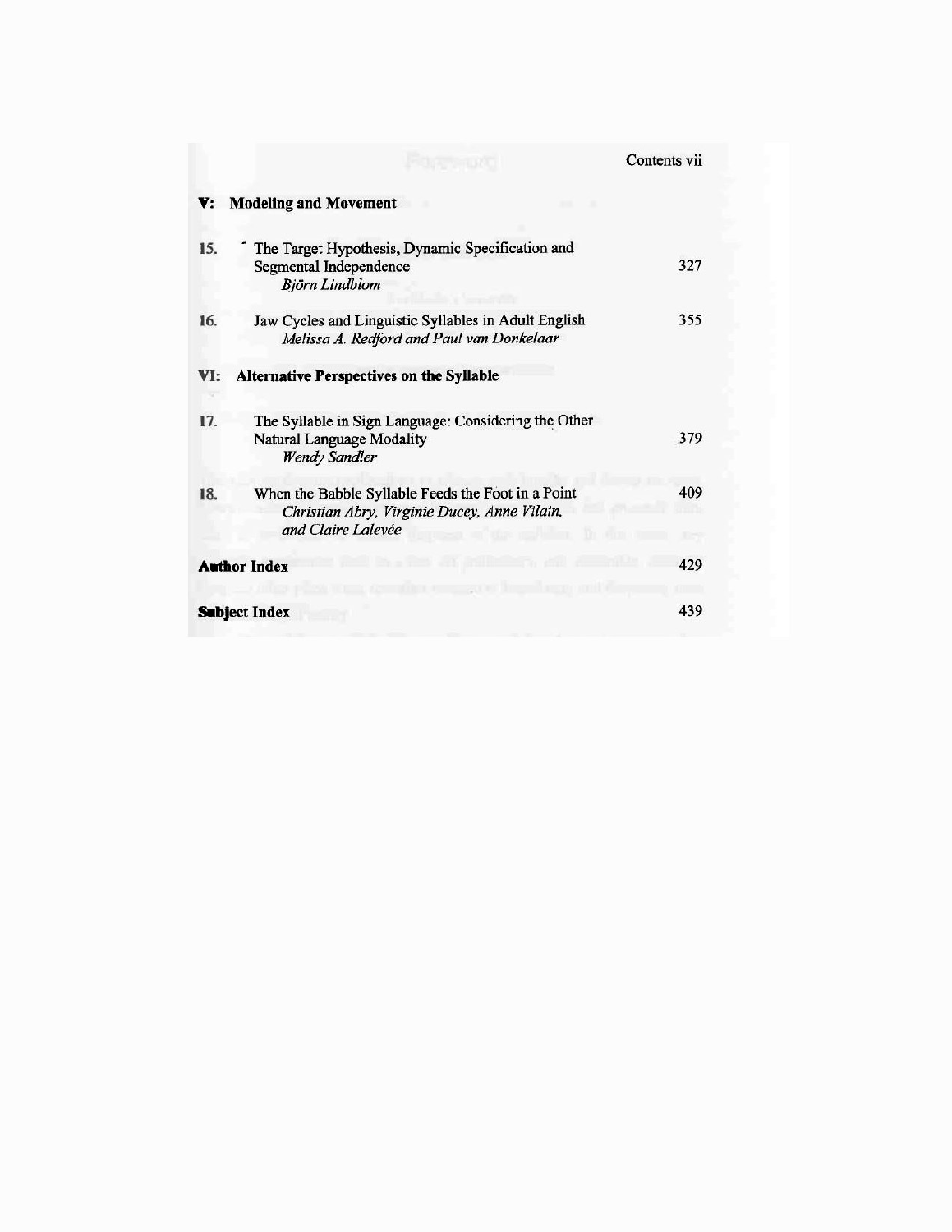Schauwers, Govaerts, & Gillis 1

# **11**

# Co-occurrence Patterns in the Babbling

# of Children with a Cochlear Implant<sup>[\\*](#page-4-0)</sup>

**Karen Schauwers 1,2,**  Paul J. Govaerts<sup>1,2</sup>, **& Steven Gillis <sup>1</sup>**

<sup>1</sup>*Department of Linguistics University of Antwerp Antwerp-Wilrijk, Belgium* 

<sup>2</sup>*The Eargroup Antwerp-Deurne, Belgium* 

# **Background**

Prelexical babbling represents an important achievement in children's vocal development. Although the characteristics of babbling (i.e., onset, segmental content) have been studied intensively in the last twenty years or so, it still remains unclear to what extent this prelexical development is autonomous or driven by auditory input and feedback.

<span id="page-4-0"></span><sup>&</sup>lt;sup>\*</sup> The research reported in this paper was supported by a grant from the Science Foundation – Flanders, contract G.0216.05.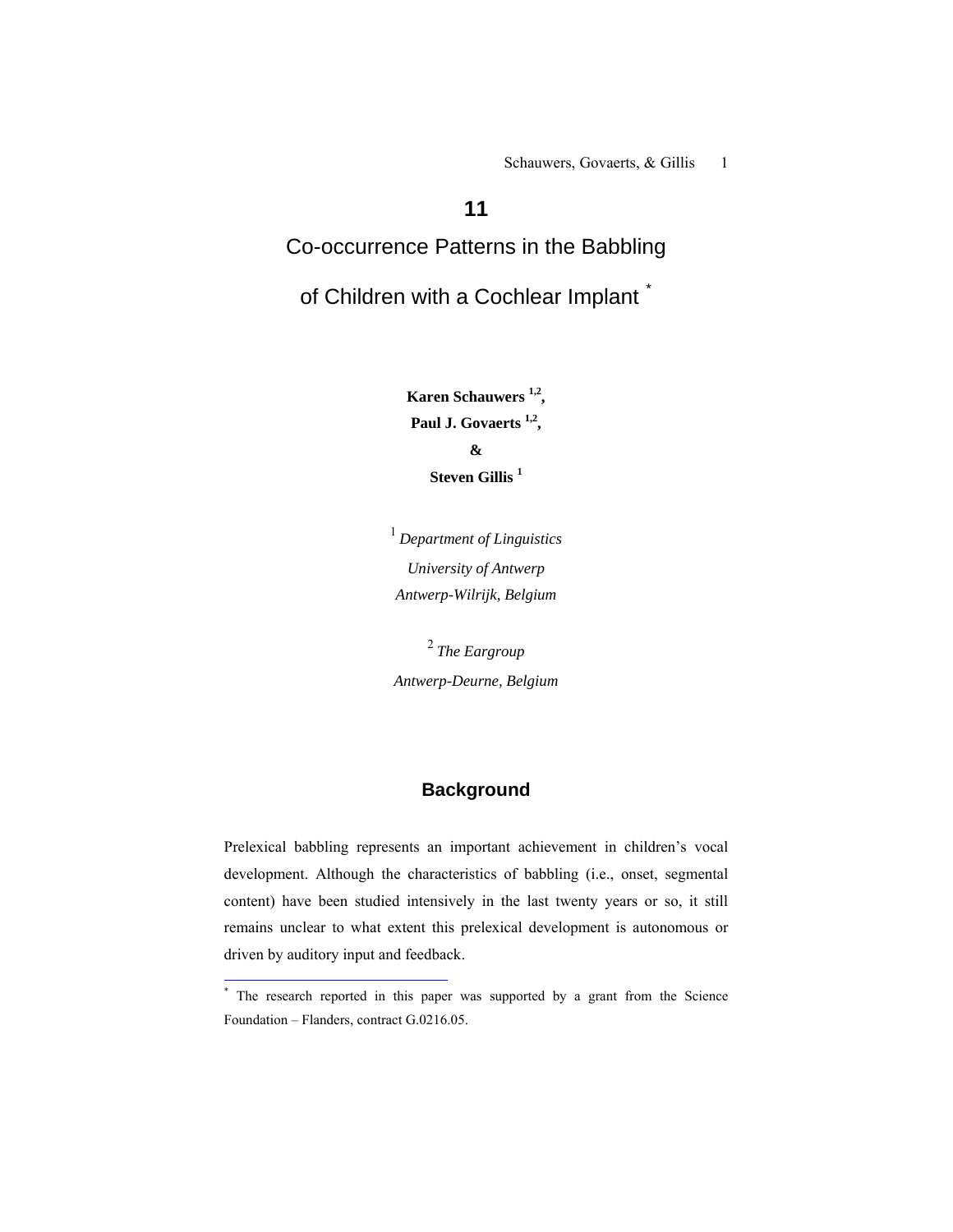Studies of children's motor development seem to imply that the *onset* of babbling is an autonomous event and a motor milestone. Koopmans-van Beinum and van der Stelt (1986) found a particular order in the development of motor functions (including rolling from prone to supine, crawling, pulling up, etc.) in 51 normally developing children. Babbling occupies a specific position in that order. Other studies have argued that the onset of babbling represents a specific step in infants' overall rhythmic development. For instance, Thelen (1981) found a peak period of rhythmic hand-banging around the age of 6-7 months, the age at which babbling normally takes off.

Similarly, the *content* of babbling has been described as autonomous, viz. a direct result of the production of rhythmic mandibular oscillation (Davis & MacNeilage, 1995; MacNeilage & Davis, 1990a, 1990b): the oscillation of the mandible appears to be an independent rhythm generator in babbling. This theory is called the "Frame Dominance Theory" (henceforth: FDT), in which the term "Frame" applies to the regularity of mandibular oscillation accompanied by phonation resulting in the production of syllable-like output. Elevation of the mandible results in a consonant-like sound, while depression of the mandible results in a vowel-like sound. In this way, babbling (and early speech) is hypothesized to be based on rhythmic close-open movements or cycles of the mandible accompanied by phonation. The dominance of the "Frame" is considered to result from the virtual absence of an active role of articulators other than the mandible during babbled utterances. Each of the active articulators (i.e., tongue, lips, soft palate) is considered either to remain in resting position during the entire babbling utterance, or to assume a non-resting position at the beginning of the babbling utterance and to retain this position throughout. As a result of this pattern, serial interdependence is considered a hallmark of babbling utterances. This interdependence appears in its most obvious form in the strong trends toward concurrence of consonants (C) and vowels (V). There are two types of interdependency: intracyclical (between adjacent C's and V's) and intercyclical (between two adjacent CV syllables).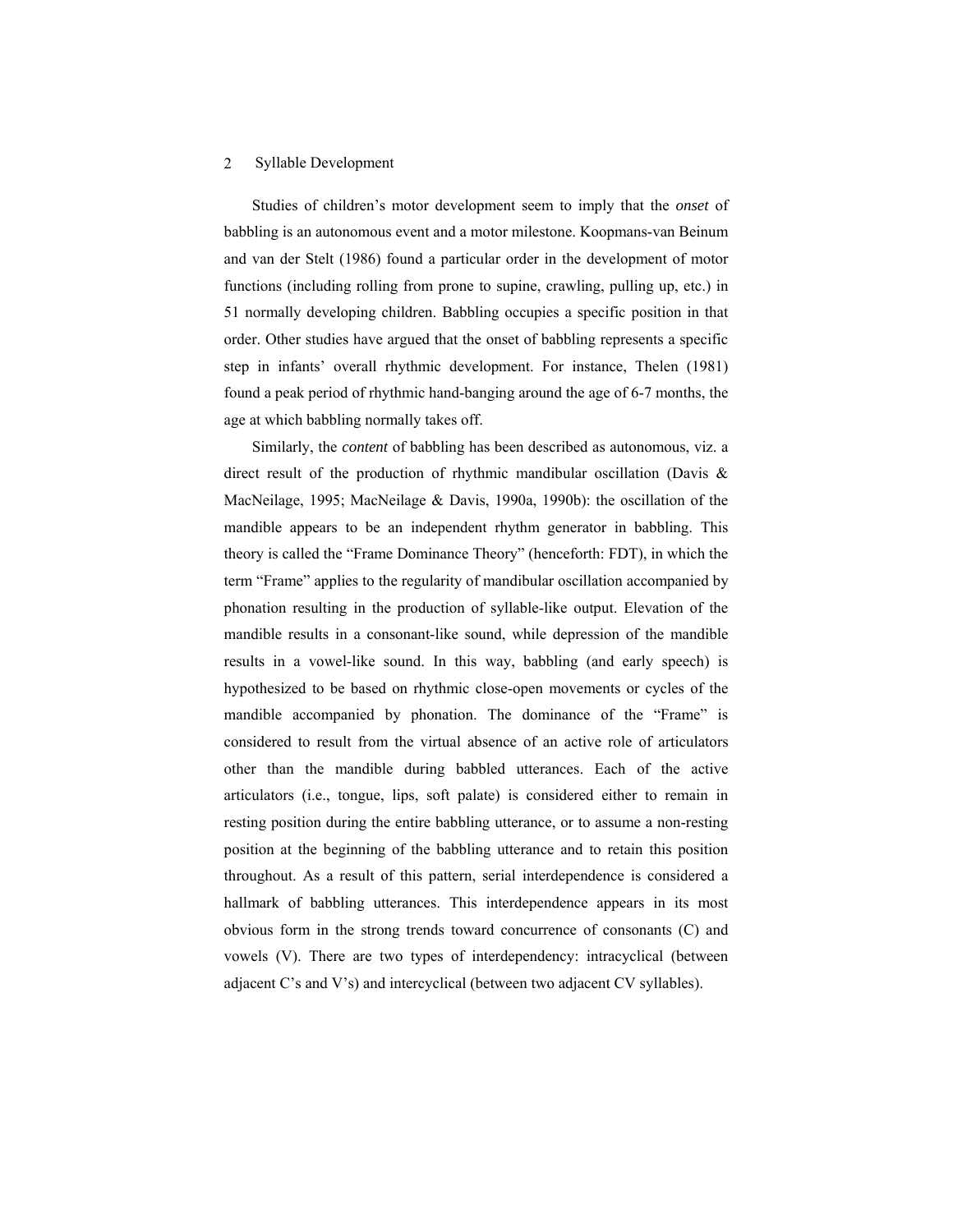Intracyclically, three types of CV co-occurrence constraints are predicted based on FDT: a coronal consonant with a front vowel ("fronted" frames), a dorsal consonant with a back vowel ("backed" frames), and a labial consonant with a central vowel ("pure" frames: production by mandibular oscillation alone, without tongue preconfiguration). MacNeilage and Davis' (e.g., 1990a, 1990b) explanation for these co-occurrence patterns is the presence of a basic biomechanical constraint against tongue movements in the front-back dimension in the transition from the consonant to the vowel. These co-occurrence patterns are also characteristic of children's first words in English (Davis, MacNeilage, & Matyear, 2002) and in other languages studied (see Davis & MacNeilage, 2000 for a review).

Intercyclically, FDT has also implications for patterns of variegated babbling. FDT predicts a significantly higher proportion of changes in the vertical dimension than in the horizontal dimension for consonants as well as for vowels. This patterning is predicted based on the proposed predominance of mandibular over lingual movements in early canonical babbling. These changes in the amplitude of the mandibular cycle result in a stronger trend toward height over front-back dimension changes for vowels (e.g., /dædi/) and in manner over place changes for consonants (e.g., /bawa/).

MacNeilage, Davis, Kinney, and Matyear (1999) also found that the preferred CV co-occurrence patterns in babbling and early words are a recurrent typological pattern. Analyses of intrasyllabic trends in 10 typologically diverse languages revealed that the observed frequencies exceeded the expected frequencies of labial-central CV pairs in 7 languages, coronal-front CV pairs in 7 languages, and dorsal-back CV pairs in 8 languages.

In summary, production based physiological explanations suggest that at the onset of babbling, the serial organization of CV co-occurrences within syllables, and the across syllable variation patterns are not influenced by audition, but are controlled by motor constraints that apply to normally hearing (henceforth: NH) children as well as to hearing-impaired (henceforth: HI) children. The predictions of this theory have been confirmed in NH children supported by an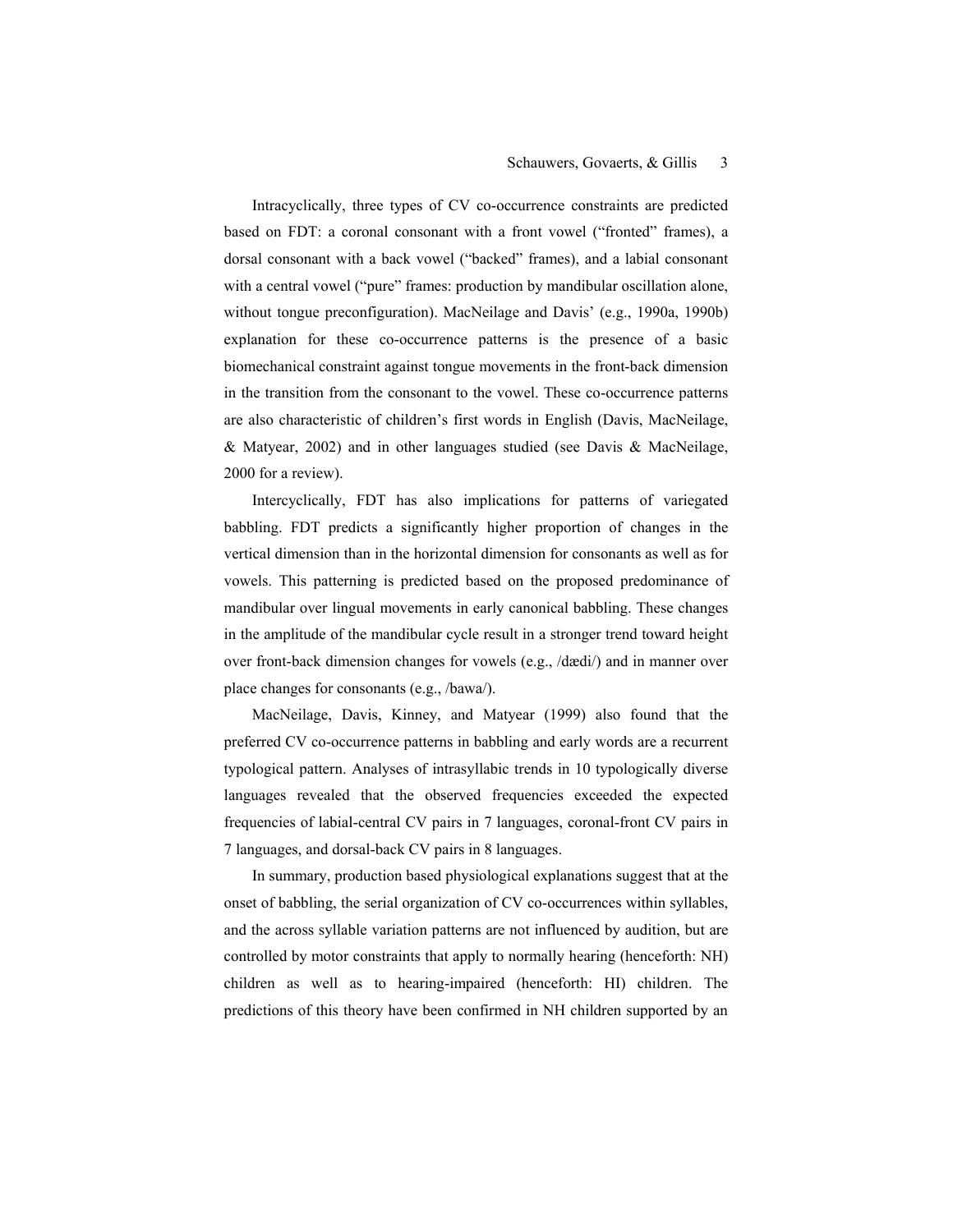1

increasing amount of evidence. However far less evidence is available for HI children. Available evidence on these children with differing access to the auditory speech signal does not unequivocally support a physiologically based theory such as FDT. With regard to the *onset* of babbling, a pure production system based physiological explanation cannot account for the substantial delay of 15-18 months found in profoundly HI infants (Koopmans-van Beinum, Clement & van den Dikkenberg-Pot, 2001; Oller & Eilers, 1988). Most HI children produce repetitive vocalizations, but these mainly consist of multiple V syllables without C's (Koopmans-van Beinum et al., 2001). Babbles with multiple CV syllables tend to occur only sporadically (less than 20% according to Oller & Eilers, 1988), and their frequency decreases with age in contrast to a clear increase (i.e., the babbling spurt) seen in NH children. McCaffrey, Davis, MacNeilage, and Von Hapsburg (1999) reported the case of an English-learning child who received a cochlear implant (henceforth:  $CI<sup>1</sup>$  $CI<sup>1</sup>$  $CI<sup>1</sup>$ ) at 25 months. At 7 and 9 months after implantation, a significant increase of syllabic productions occurred, suggesting that auditory input (by means of a CI) is necessary for the production of syllabic vocalizations. Schauwers, Gillis, Daemers, De Beukelaer and Govaerts (2004) provide evidence for the effect of auditory input and feedback on the onset of babbling: ten profoundly HI infants who received a CI before 20 months of age were followed longitudinally. The results show a linear correlation between the age at implantation and the onset of babbling. All 10 early implanted CI children started babbling within 4 months after the activation of the implant. Thus only the onset of babbling in the 4 youngest subjects occurred at a chronological age comparable to that of NH infants (viz., between

<span id="page-7-0"></span><sup>&</sup>lt;sup>1</sup> A CI is an electronic device that converts the incoming acoustic signal into a coded electrical stimulus that directly stimulates the auditory nerve, bypassing damaged or missing hair cells of the cochlea. The most important difference with conventional hearing aids is the ability of a CI not only to amplify the sound but also to restore the frequency resolution of the cochlea.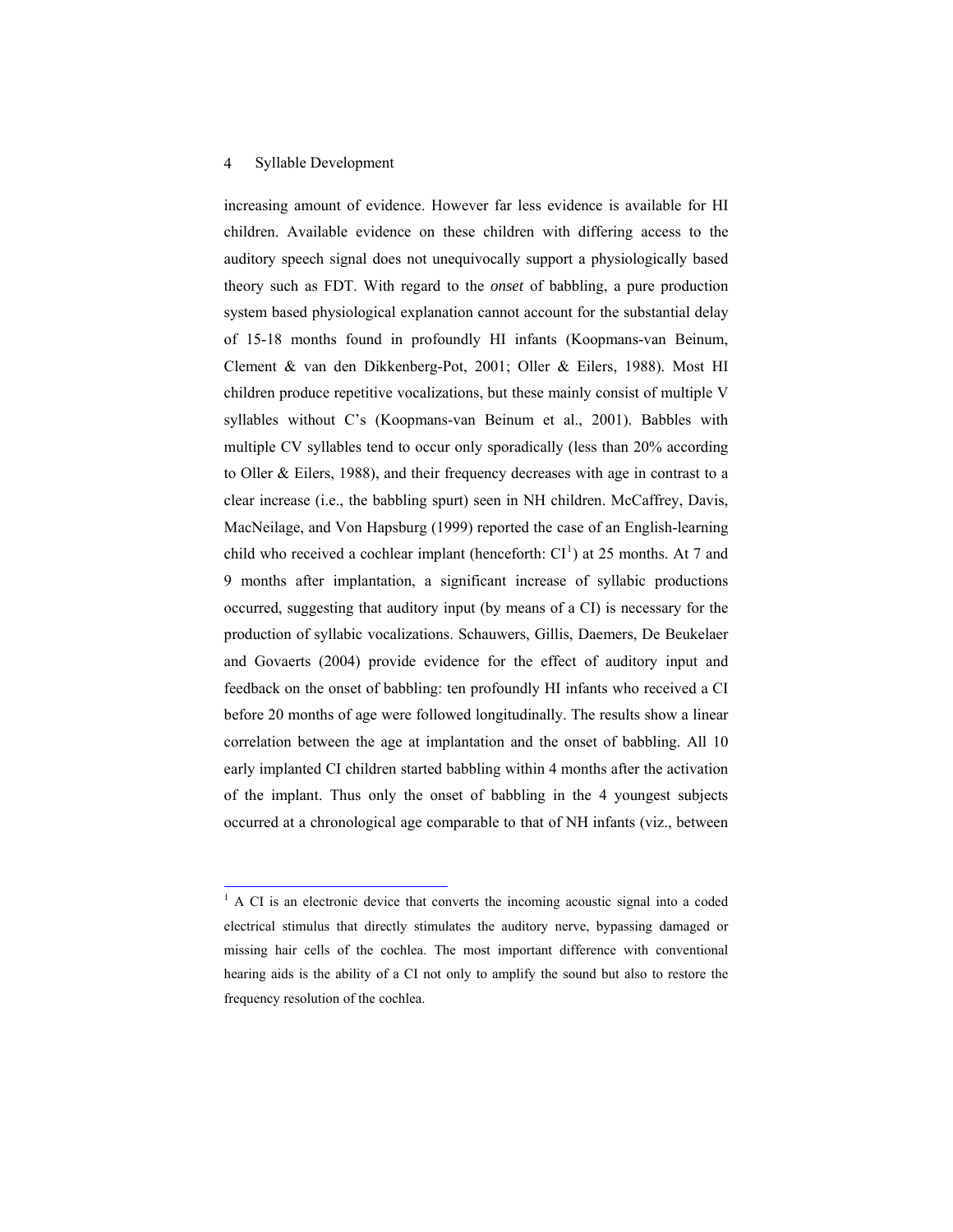8 and 11 months of age). In addition, all children with a CI demonstrated a clear babbling spurt within 9 months after the activation of the implant.

With regard to babbling *content*, von Hapsburg (2003) performed CV cooccurrence analyses in a group of 6 English-learning children with a mild-tosevere hearing impairment and in a group of 5 English-learning profoundly HI children. The analyses confirmed that when the children produced canonical syllables, the labial-central and coronal-front patterns tended to co-occur at higher rates than other within-category co-occurrence patterns in both groups, similar to NH children. In terms of intercyclical organization, C and V variegation patterns showed higher proportions of V height variegation than front-back variegation, and higher proportions of C manner variegation than place variegation, again in line with predictions of the FDT. These results held for both HI groups.

The aforementioned child who received a CI at 25 months (McCaffrey et al., 1999) also produced significantly higher than expected co-occurrences of labialcentral and coronal-front CV's after implantation, which is predicted by FDT. In addition, this CI child also demonstrated the expected preference for consonantal manner variegation, but not the expected height variegation of vowels. Overall, the authors concluded that the babbling utterances after implantation evidenced basic motor propensities, similar to NH children, once the child has had enough listening experience to trigger syllable-like output.

Given the present evidence, it seems that pre-canonical vocalizations may be physiologically driven and probably do not require auditory input, whereas the onset of rhythmic syllable-like vocalizations in canonical babbling requires auditory input. Whether the content of babbling utterances also requires auditory input remains unclear. Therefore, we investigated babbling in 10 profoundly HI children in a Dutch language environment who received a CI between 5 and 20 months of age. The basis of comparison is the babbling of 10 NH children from the same language environment. Several questions will be considered in this report: (1) Do CI and NH children differ from each other in the types of syllabic patterns they prefer to produce?; (2) Is the distribution of intra- and intersyllabic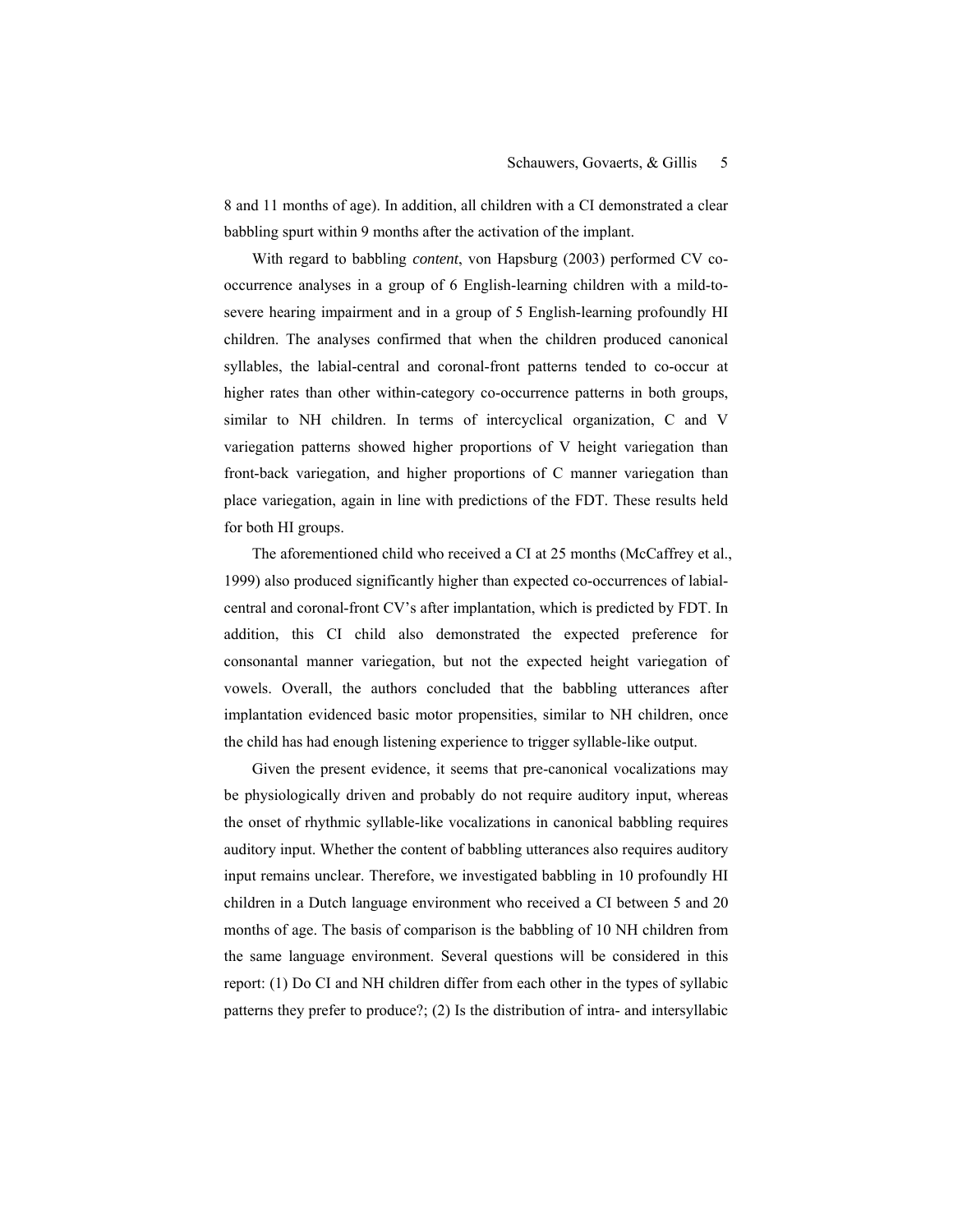babbling patterns in these CI and/or NH children consistent with the predictions put forward by the FDT?; and (3) If not, do we see an influence of the environmental language on children's syllabic structure preferences?

## **Method**

#### Participants

All study participants live in Flanders, the Dutch speaking part of Belgium. The study group consisted of 10 congenitally deaf children of hearing parents without other health problems such as cognitive or motor delays. The children's hearing loss was detected in a neonatal screening program within the first month of life, and a profound hearing impairment (i.e., an unaided pure-tone average or PTA of more than 90 dBHL in the better ear) was confirmed by auditory brain stem response in the first weeks of life. In 7 cases, the cause of deafness was genetic (5 of them were mutations in the connexine-26 gene, which is a commonly found cause of congenital deafness). Nine infants received bilateral hearing aids within 1-4 months after detection of the hearing loss, one child at 8 months after detection. After wearing the hearing aids for several months without any progress (only one child reached a PTA within the speech area with his hearing aids, viz., 47 dBHL), all children received a multichannel Nucleus-24 CI (Cochlear Corp., Sydney, Australia) between 5 and 20 months of age. The PTA with the CI, as measured by pure-tone audiometry at the age of 2 years, increased to 28 – 53 dBHL, and all children were able to discriminate a set of speech sound contrasts immediately after activation of the implant as assessed by means of the Auditory Speech Sound Evaluation (A§E®, P.J. Govaerts, Antwerp-Deurne, Belgium). All children were raised orally with support of a limited number of signs. Table 1 gives an overview of the auditory characteristics of the CI children.

A control group of 10 NH children of hearing parents was selected, and informed consent from the parents to participate in this study was obtained. This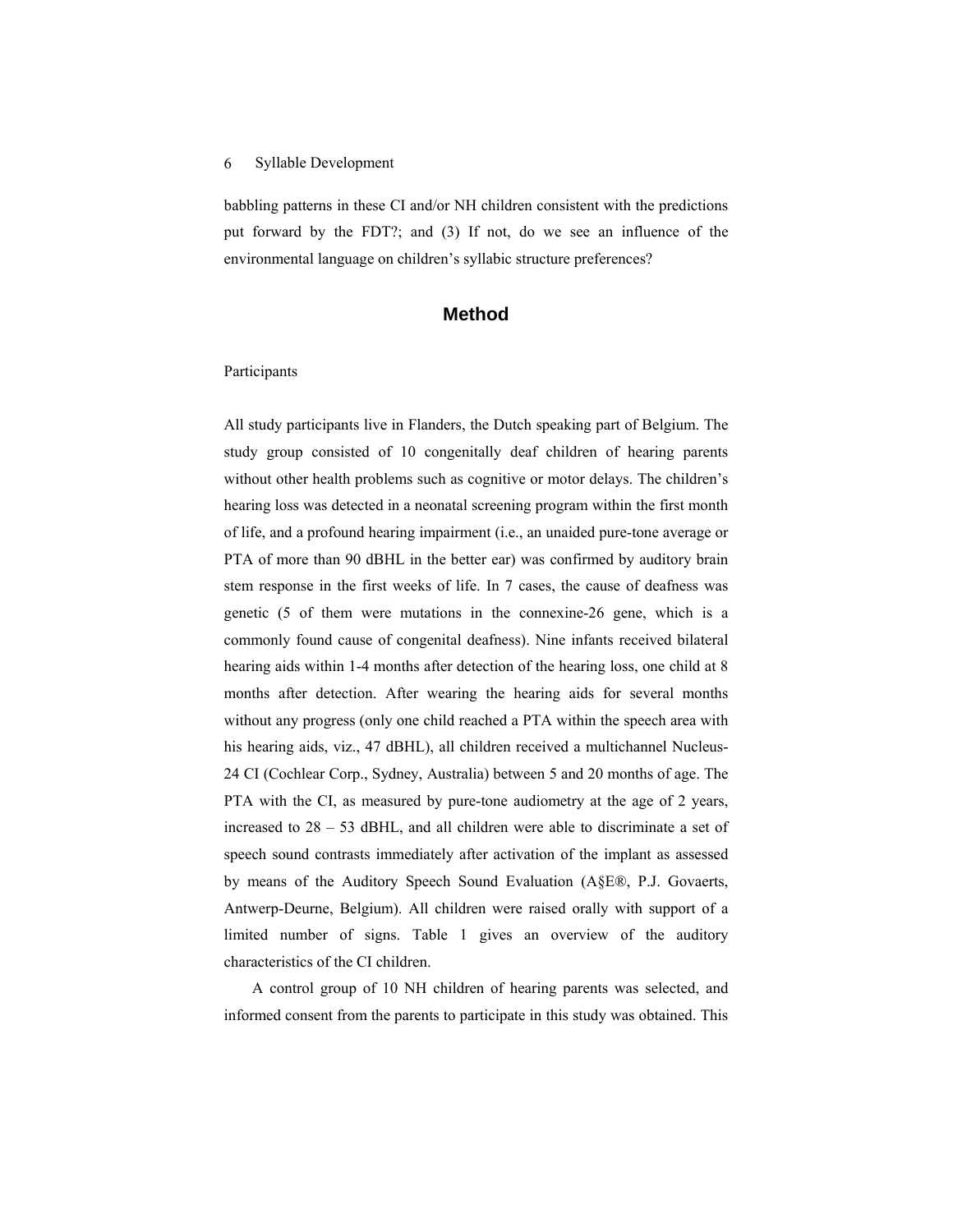group was followed starting at a chronological age of 6–8 months. The recordings were discontinued as soon as the child produced at least 50 word types as assessed by the Dutch MacArthur CDI vocabulary list (Zink & Lejaegere, 2002) (range 1;6–1;10). One NH child dropped out at the age of 0;11. No health or developmental problems were present in these NH children.

#### Table 1.

| Subject | <b>PTA</b> | PTA aided | PTA with     | Age at       | Age at     |
|---------|------------|-----------|--------------|--------------|------------|
|         | unaided    | (dBHL)    | CI           | implantation | activation |
|         | (dBHL)     |           | (dBHL)       |              |            |
|         |            |           | at age $2;0$ |              |            |
| RX.     | 117        | 107       | 42           | 0:5.5        | 0;6.4      |
| AN      | 120        | 120       | 30           | 0:6.21       | 0:7.21     |
| MI      | 120        | 108       | 53           | 0; 8.23      | 0;9.20     |
| YA      | 103        | 63        | 28           | 0:8.21       | 0:9.21     |
| EM      | 115        | 113       | 33           | 0:10.0       | 0;11.20    |
| RB      | 117        | 77        | 43           | 1;1.7        | 1;2.4      |
| AM      | 120        | 120       | 48           | 1:1.15       | 1;2.27     |
| KL      | 93         | 47        | 38           | 1;4.27       | 1:5.27     |
| JO      | 113        | 117       | 48           | 1:6.5        | 1,7.9      |
| TE      | 112        | 58        | 38           | 1:7.14       | 1;9.4      |

Overview of the auditory characteristics of the CI children.

#### Data Collection and Transcription

In order to monitor the prelexical period in the CI and NH children, we relied on monthly video recordings taken at their homes. Digital recordings of approximately 60-80 minutes were obtained starting from the first month after activation of the cochlear implant in the case of the CI children, and from the chronological age of 6-8 months in the case of the NH children. Six CI children were also recorded once before implantation. The video sessions consisted of spontaneous unstructured interactions between the child and a parent (and in some cases a sibling).

From each recording a sample of approximately 20 minutes was selected. The sampling procedure was done by the same person for all recordings and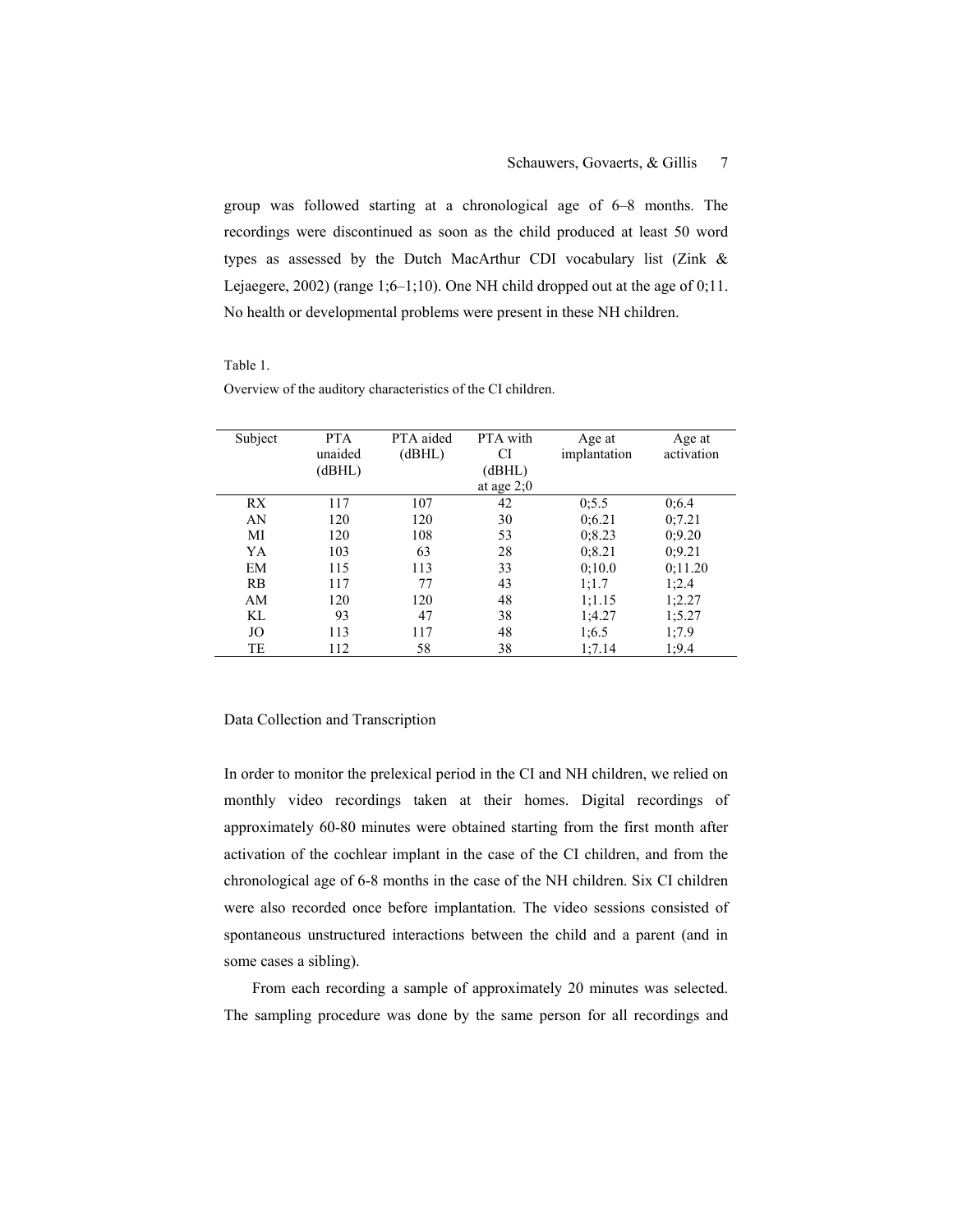aimed at selecting delineated sequences of interactions. Subsequently, these selections were transcribed and annotated according to the CHAT conventions (MacWhinney, 2000). Transcription consisted of an orthographic transcription of the adult's utterances, and an orthographic and phonemic annotation of the lexical items of the child. For the children's prelexical utterances, a dedicated coding system was adopted, which has been described in more detail in Schauwers et al. (2004). Briefly, each vocalization (and more specifically, each 'comfort sound') was coded in terms of phonation (uninterrupted or interrupted) and articulation (no articulation, one articulation, or  $2+$  articulations) according to the model proposed by Koopmans-van Beinum et al. (1986). Each utterance also received a CV-code, i.e., the utterance was broken up into a sequence of consonant- and vowel-like elements. The characteristics of each segment  $- C$  or V – were defined in terms of the place and manner of articulation for consonantlike elements, and in terms of the height and the front-back dimension for vowel-like elements. In most cases, the video images provided additional visual information to determine the segmental characteristics.

#### The Age Period Studied

For each CI and NH participant, data analysis was initiated when the child started canonical babbling, and ended when the child produced at least 10 word types. To determine the age at which the child produced at least 10 different words, we followed the procedure for identifying words proposed by Vihman and McCune (1994). Henceforth, this period is referred to as the *babbling period*.

The onset of babbling in these 10 CI and 10 NH children was reported in Schauwers et al. (2004). The NH children started babbling between 6 and 8 months of age, and the CI children started babbling between 8 and 21 months of age. The CI children produced their first 10 words between the ages of  $17 - 26$ months. This resulted in a median of 7.5 sessions used for data analysis in the CI group. The NH children reached their 10-word stage between 14 and 20 months of age, resulting in a median of 11.5 sessions for data analysis. One NH child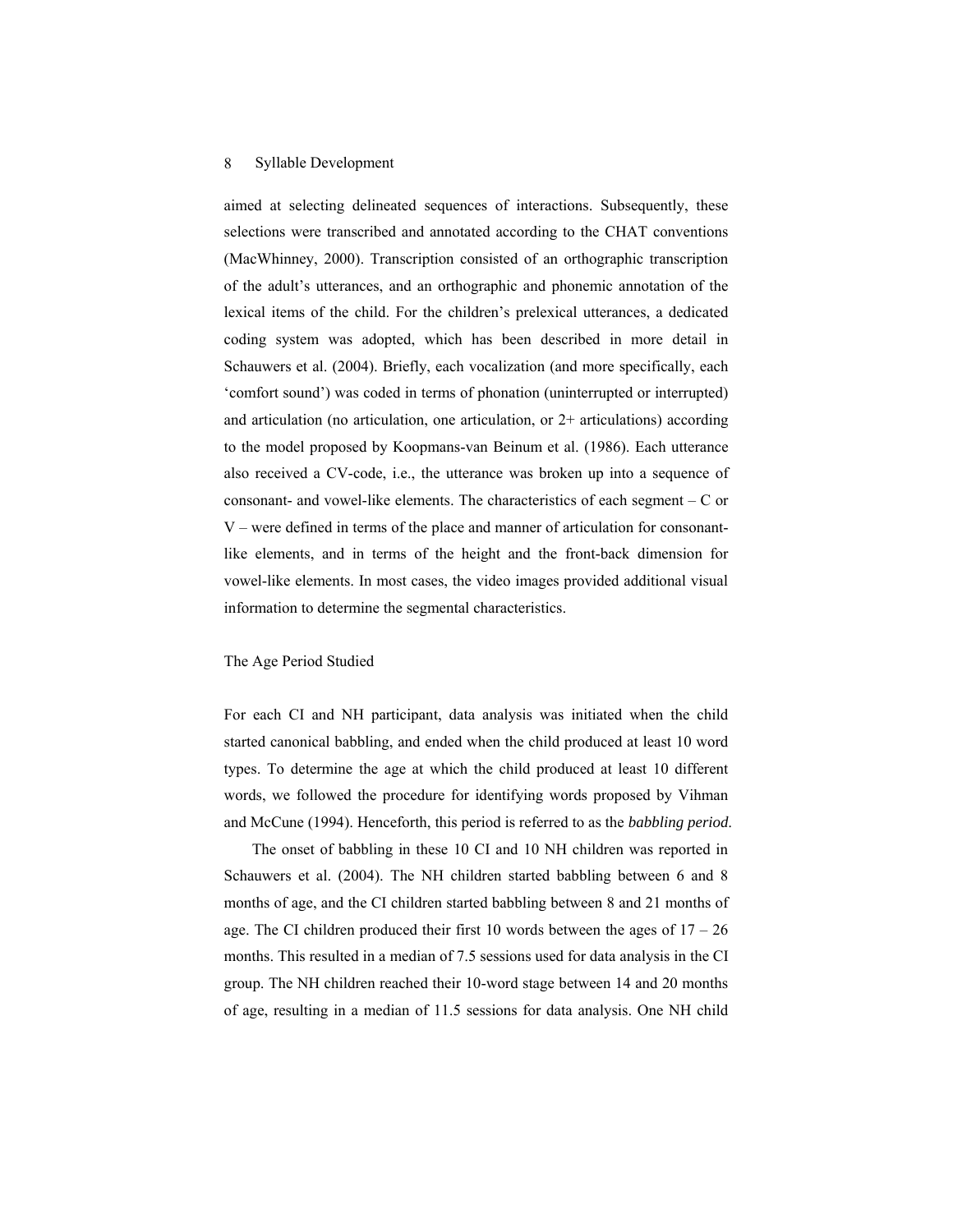discontinued participation in the study after 6 sessions (from 6 to 11 months of age).

In this paper we will report data of the children's babbling from the onset of babbling up to the 10-word point. For the NH children our database consists of 14,918 babbled syllables (average: 1,492; range: 645–2,643) and 11,921 babbled syllables from CI children (average: 1,192; range: 276–2,354).

Analysis of the Serial Organization of Babbling

#### *Intrasyllabic Co-occurrences*

For the analysis of CV co-occurrence patterns, all CV syllables in the corpus of the CI children and the NH children were selected, independently of their position within an utterance. The consonant in each CV syllable was coded in terms of its place of articulation (coronal, labial, dorsal). Vowels were coded as front, central, or back. This approach yielded a 3x3 matrix reflecting the 9 possible co-occurrences of C and V.

In order to assess the predominance of particular CV co-occurrences, we used the same approach as Davis and MacNeilage (1995): the actual prevalence of each CV co-occurrence was compared to its "expected prevalence". The expected prevalence of a CV co-occurrence was calculated from the overall frequencies of the individual consonants and the individual vowels in the corpora  $(=$  (row total x column total) / total of observed CV's). This result represented the prevalence that a specific CV occurs in case of a completely random combination of C's and V's. If the child prefers to use a particular CV sequence rather than other combinations, the observed prevalence of this CV would be higher than the expected prevalence and the ratio of the observed prevalence to the expected prevalence would be higher than 1. This ratio was used to test the FDT proposed by MacNeilage and Davis (1990a, 1990b; Davis & MacNeilage, 1995): three of the 9 possible types of CV co-occurrences are predicted to be produced preferentially during babbling, viz. coronal consonants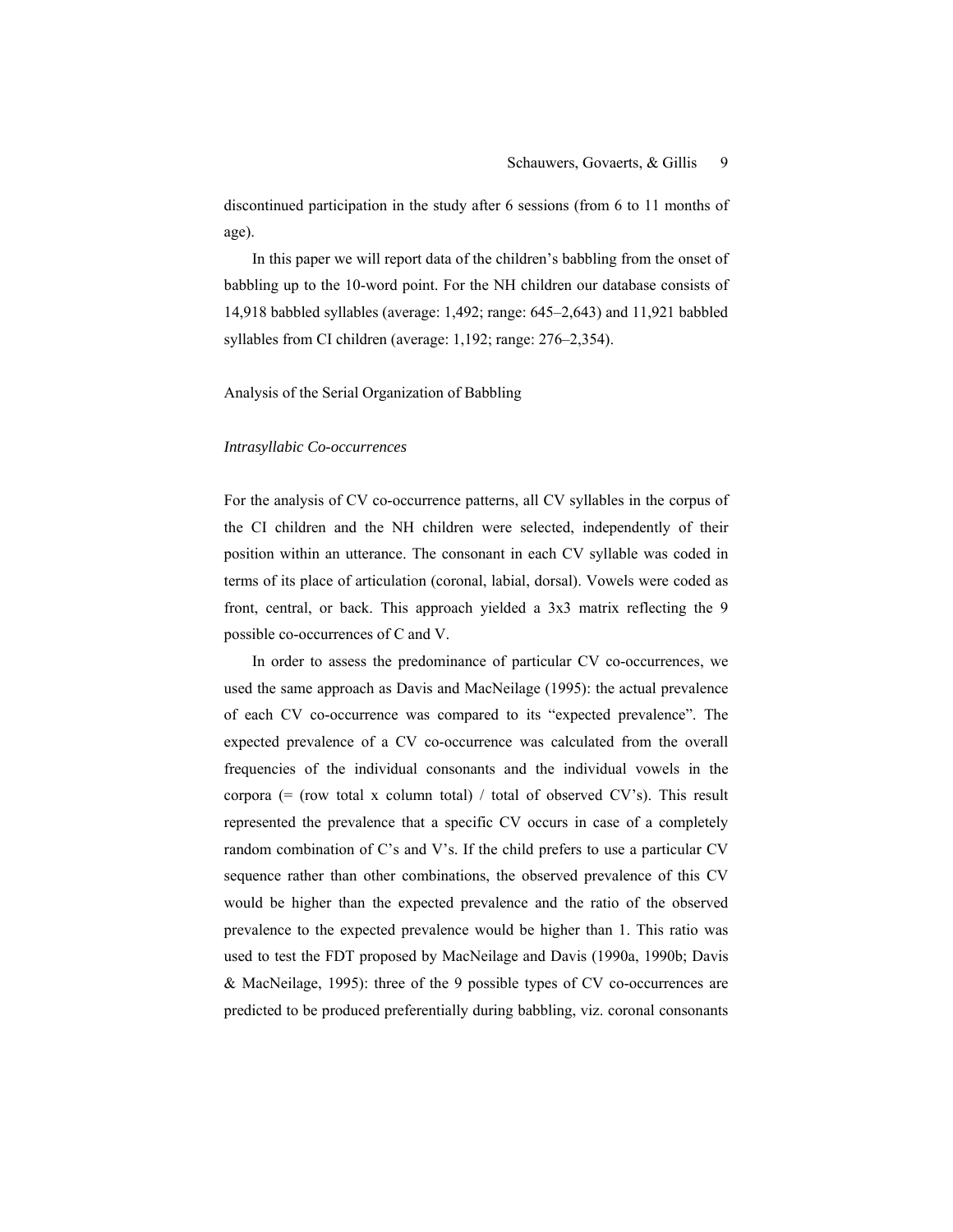with front vowels (e. g.,  $\langle \text{ti/} \rangle$ , labial consonants with central vowels (e.g.,  $\langle \text{ma/} \rangle$ , and dorsal consonants with back vowels (e.g., /ku/).

Statistical analyses were used to test whether the observed prevalence of each CV-occurrence differed significantly from its expected prevalence. To obtain these results, we converted the binomial parameters  $(N = total$  number of  $CV$ -occurrences for one child,  $p$  = expected prevalence of a  $CV$ -occurrence) into the parameters of a normal distribution with a mean  $= N^*p$  and a standard deviation =  $\sqrt{(N^*p^*(1-p))}$ . This conversion yielded a z-value for each observed CV pattern. The cut-off level for significance was set at 0.05 (-1.96 \ z \ 1.96). Statistical analyses were also used to test whether the observed prevalence of the different CV patterns was different between the NH and CI subjects. To calculate these results, Mann-Whitney U tests were performed with a cut-off level of significance of 0.05.

#### *Inter-syllabic Patterns*

The analyses of inter-syllabic patterns were carried out to determine how consonants (place versus manner) and vowels (height versus front-back dimension) varied from one CV syllable to the next. Therefore, all possible pairs of successive CV syllables in the corpora of the CI and NH children were selected. In utterances with more than two syllables, each syllable, except the first and last one, was analyzed twice: once as the first of two syllables and once as the second. If the two syllables were the same, the sequence was characterized as reduplicated. A variegated sequence was defined as a CVCV sequence in which the consonants or the vowels or both were different from each other with regard to place and/or manner of articulation for the C's, and front-back dimensions and/or height for the V's. Voicing differences were not considered.

FDT makes two clear predictions about inter-syllabic variegation patterns: (1) for V's, higher proportions of V height changes are expected than front-back changes; and (2) for C's, more manner variegation is expected than place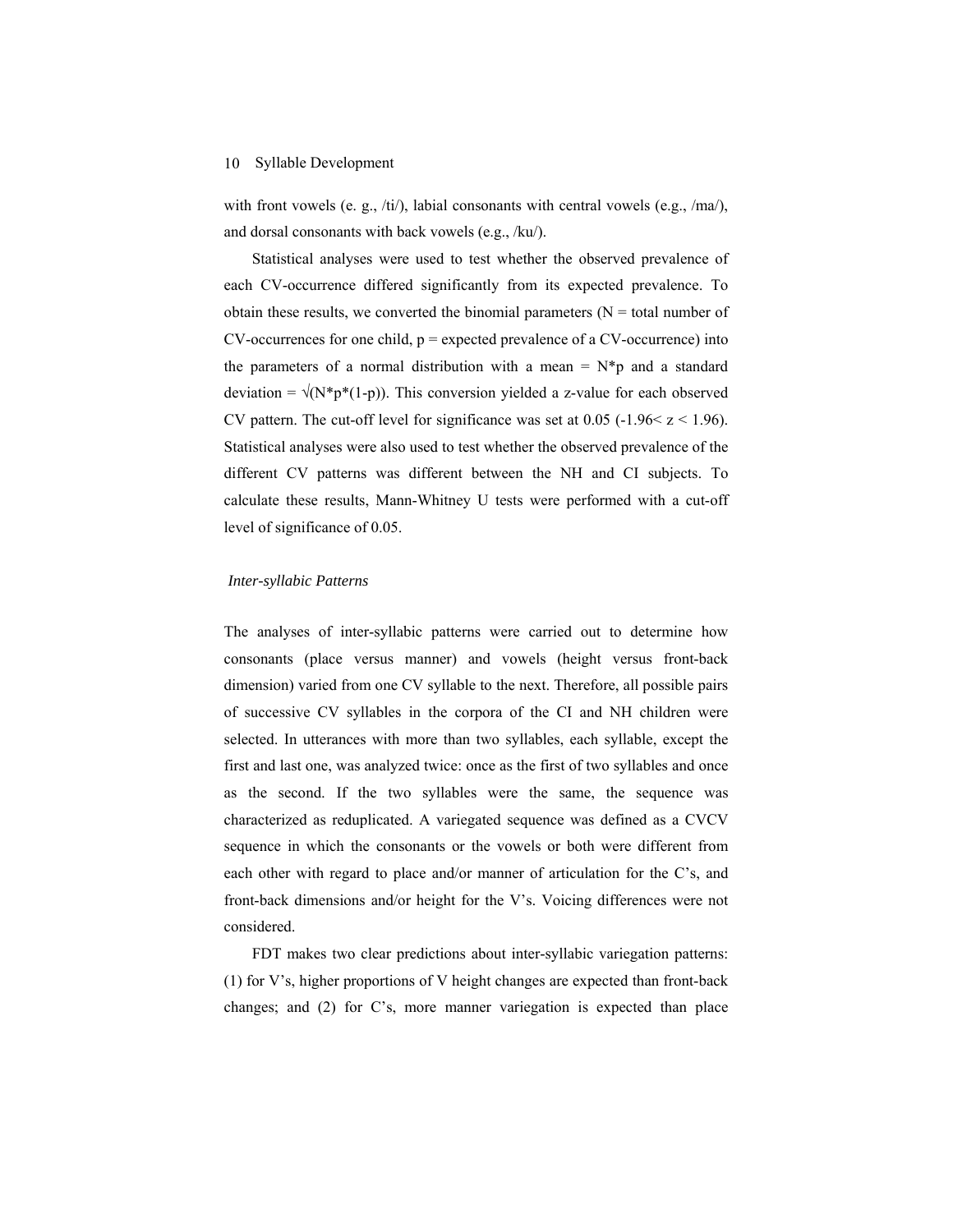variegation. A Wilcoxon matched pairs test was carried out to evaluate these predictions within each group (NH and CI). A Mann-Whitney U test was used to investigate whether the observed variegations were different between the NH and the CI group. Cut-off levels of significance were set at 0.05 for all tests.

# **Results**

Intrasyllabic Co-occurrences

The co-occurrence matrix of intrasyllabic CV correlations during the babbling period of the NH children and the CI children are given in Table 2. The table displays ratios of observed / expected prevalences: the rows represent the articulation places of the C's (coronal, labial or dorsal) and the columns the front-backness of the V's (front, central or back). Black fields mark ratios that are statistically significant from 1 ( $p$ <0.05); double asterixes (\*\*) mark ratios that are predicted to be higher than one according to FDT.

Table 2.

Intrasyllabic CV co-occurrence ratios in the babbling of 10 NH and 10 CI children.

|           | Front       | Central     | Back        |
|-----------|-------------|-------------|-------------|
| <b>NH</b> |             |             |             |
| Coronal   | ** $1.2$ ** | 1.0         | 0.7         |
| Labial    | 0.7         | ** $1.0$ ** | 1.4         |
| Dorsal    | 1.1         | 1.1         | ** $0.7$ ** |
| <b>CI</b> |             |             |             |
| Coronal   | ** $1.6$ ** | 0.8         | 0.7         |
| Labial    | 0.5         | ** $1.2$ ** | 1.4         |
| Dorsal    | 0.8         | 1.3         | ** $0.9$ ** |

For both the NH and the CI group, significantly more Coronal-Front and Labial-Back co-occurrences were observed than expected and significantly less Labial-Front and Coronal-Back co-occurrences were observed than expected. No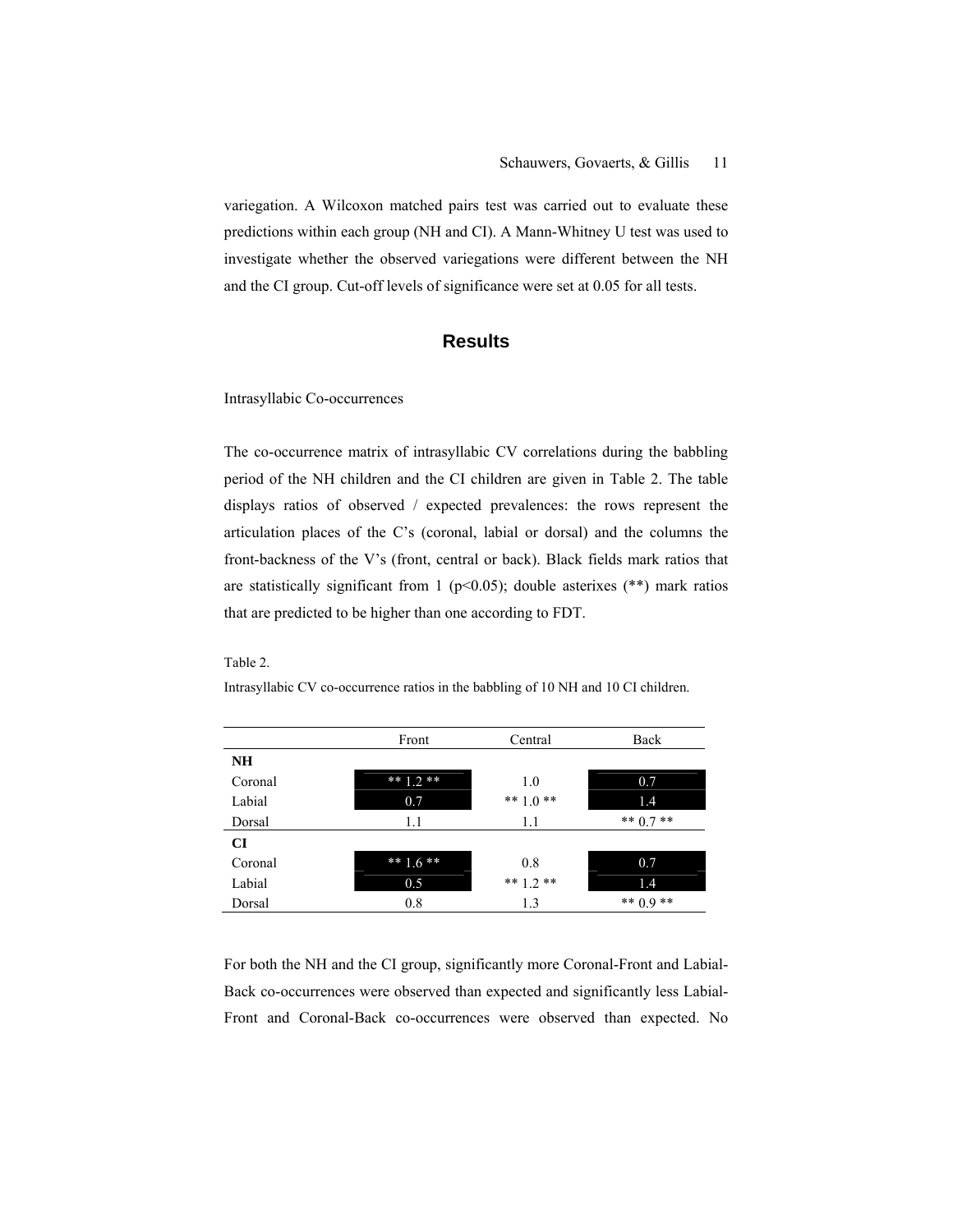significant between-group differences were found when comparing the NH and CI children.

#### Intersyllabic Patterns

Table 3 and Figure 1 show the types of intersyllabic variegations in the NH and the CI children. The NH children show significantly less C variegation than V variegation ( $p<0.05$ ) or mixed variegation ( $p<0.01$ ). Similarly, the CI children

#### Table 3.

Types of intersyllabic variegations in the NH and the CI children (median values).

|           | NΗ  |     |
|-----------|-----|-----|
| Vowel     | 32% | 46% |
| Consonant | 24% | 21% |
| Both      | 41% | 28% |



Figure 1.

Types of intersyllabic variegations in the NH and the CI children. \* and \*\* mark significant within-group differences at  $p<0.05$  and  $p<0.01$ . White \* and \*\* mark significant between-group differences at p<0.05 and p<0.01.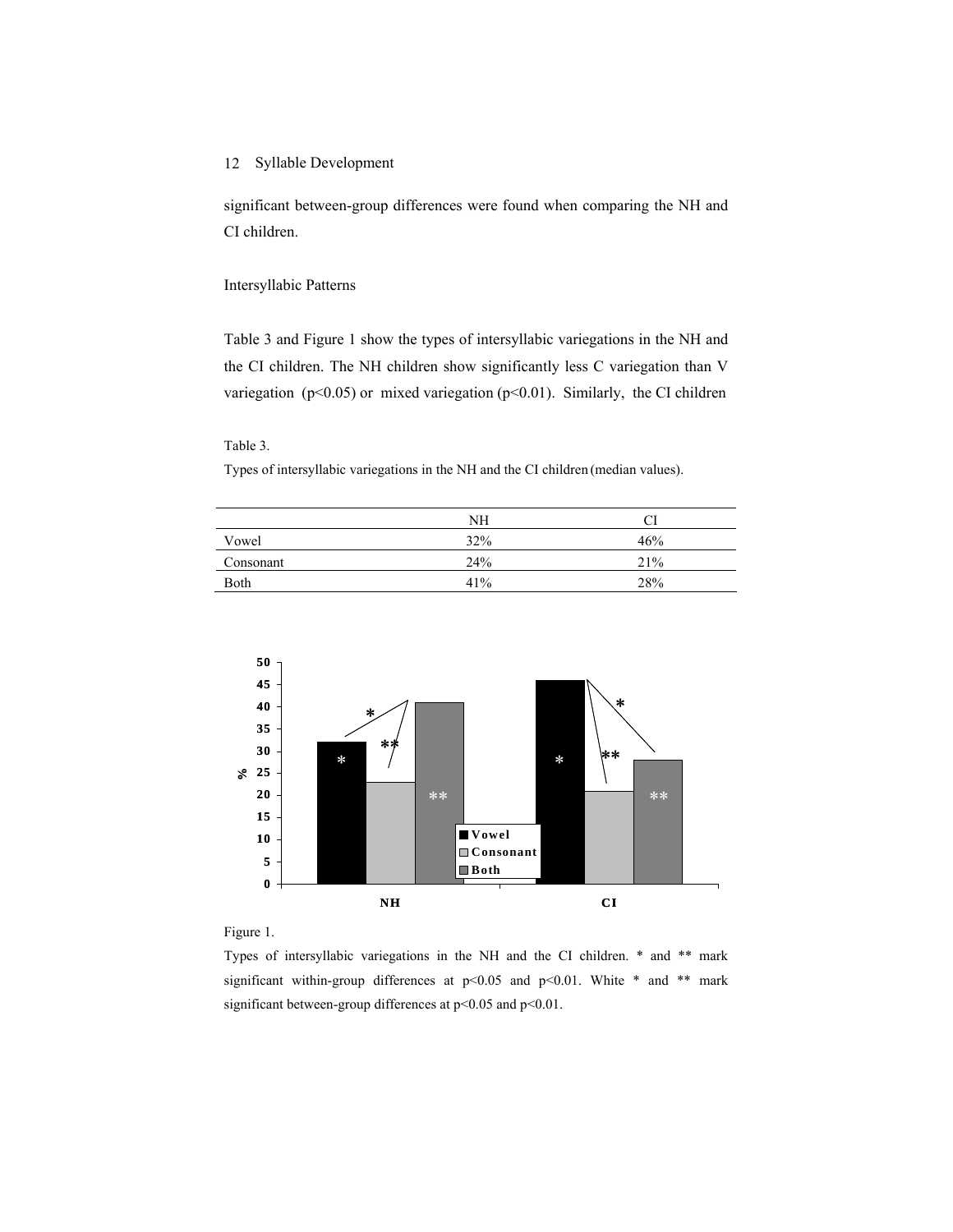show significantly more V variegation than C variegation  $(p<0.01)$  or mixed variegation ( $p$ <0.05). The CI children show significantly more V variegation than NH children ( $p<0.05$ ) and significantly less mixed variegation ( $p<0.01$ ).

Table 4 shows the types of intersyllabic C (manner or place) and V (height or front-backness) variegations. In case the intersyllabic variegations consisted of both C and V variegation, half a count was allotted as C variegation and half as V variegation. In both groups (NH and CI) manner variegation is predominant for C's ( $p$ <0.05) as predicted by FDT. However, findings about the front-back variegation for V's  $(p<0.01)$  contradict the prediction set forth by the FDT. No statistically significant differences were found between the NH and CI groups. The CI children showed less combined C variegations (place AND manner) than the NH children (25% and 35%, respectively), but this difference was not statistically significant.

#### Table 4.

|                  |            | NH  | CI  |  |
|------------------|------------|-----|-----|--|
| <b>Consonant</b> |            |     |     |  |
|                  | Manner     | 58% | 63% |  |
|                  | Place      | 42% | 37% |  |
| <b>Vowel</b>     |            |     |     |  |
|                  | Front-Back | 65% | 64% |  |
|                  | Height     | 35% | 36% |  |

Types of intersyllabic consonant and vowel variegations(median values).

## **Discussion**

The present study addressed babbling of early implanted deaf children, with an emphasis on syllabic organization. Deaf children are known to vocalize similarly to hearing children. However, their canonical babbling is retarded or may not occur at all (Oller & Eilers, 1988). In a previous report it was shown that cochlear implantation can initiate the onset of babbling (Schauwers et al.,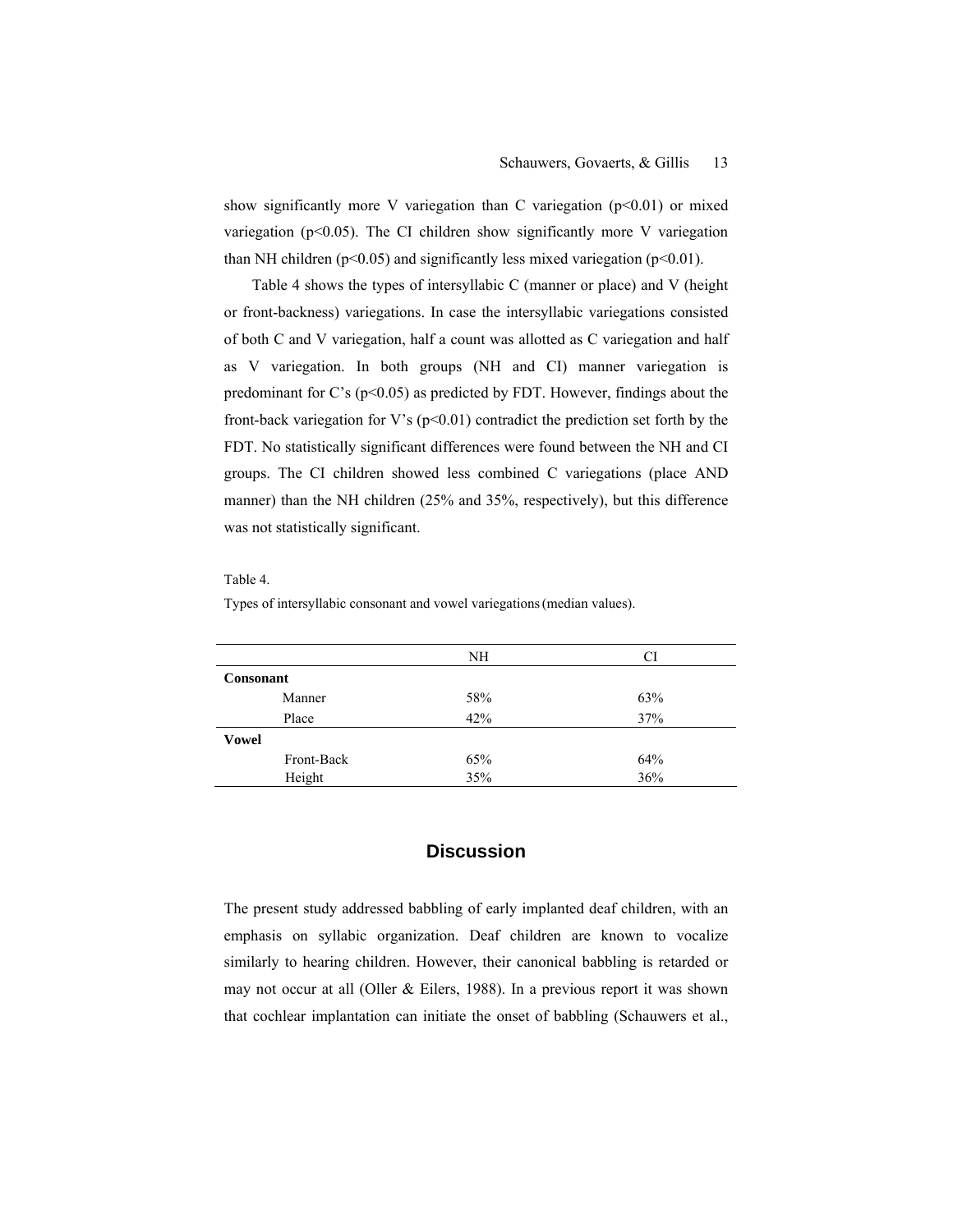2004). In this paper, we analyzed NH and CI children's babbles in order to test some of the predictions of the FDT related to serial organization of syllable-like output.<sup>[2](#page-17-0)</sup>

#### Intrasyllabic Co-occurrences

All children showed a higher than expected intrasyllabic co-occurrence of predicted coronal consonants with front vowels. However, labial consonants also co-occurred with back vowels (Table 2). In contrast, the co-occurrence of coronal consonants with back vowels was less than expected, similarly to the cooccurrence of labial consonants and front vowels. Neither of these two cooccurrences is predicted by FDT. No differences were found between the CI group and the NH group in terms of these co-occurrence patterns.

The findings in the NH group and the CI group are not in line with the FDT. The FDT predicts a high prevalence of coronal-front, labial-central and dorsalback (the diagonal line in Table 2). Only one of these predicted co-occurrences is statistically higher than expected in both groups (viz., coronal-front). The dorsal-back co-occurrence pattern tends to be less prevalent than expected, although again without statistical significance. The ratio is less than 1 in 8 out of 10 NH children and in 7 out of 10 CI children. The other 6 co-occurrence patterns should occur less than expected according to the FDT. This is only the case in 2 of these 6 co-occurrences (viz. the coronal-backs and the labial-fronts). The other co-occurrences have expected prevalence with a ratio of about 1.0. Hence, the strongest unpredicted pattern relative to expectations of FDT is the labial-back co-occurrences (with a ratio of 1.4) in both NH and CI children (p<0.05). To a lesser degree, the high prevalence of dorsal-centrals do not favor the FDT either (not statistically significant in either group).

<span id="page-17-0"></span><sup>&</sup>lt;sup>2</sup> An analysis at the segmental level is presented in Schauwers et al. (submitted).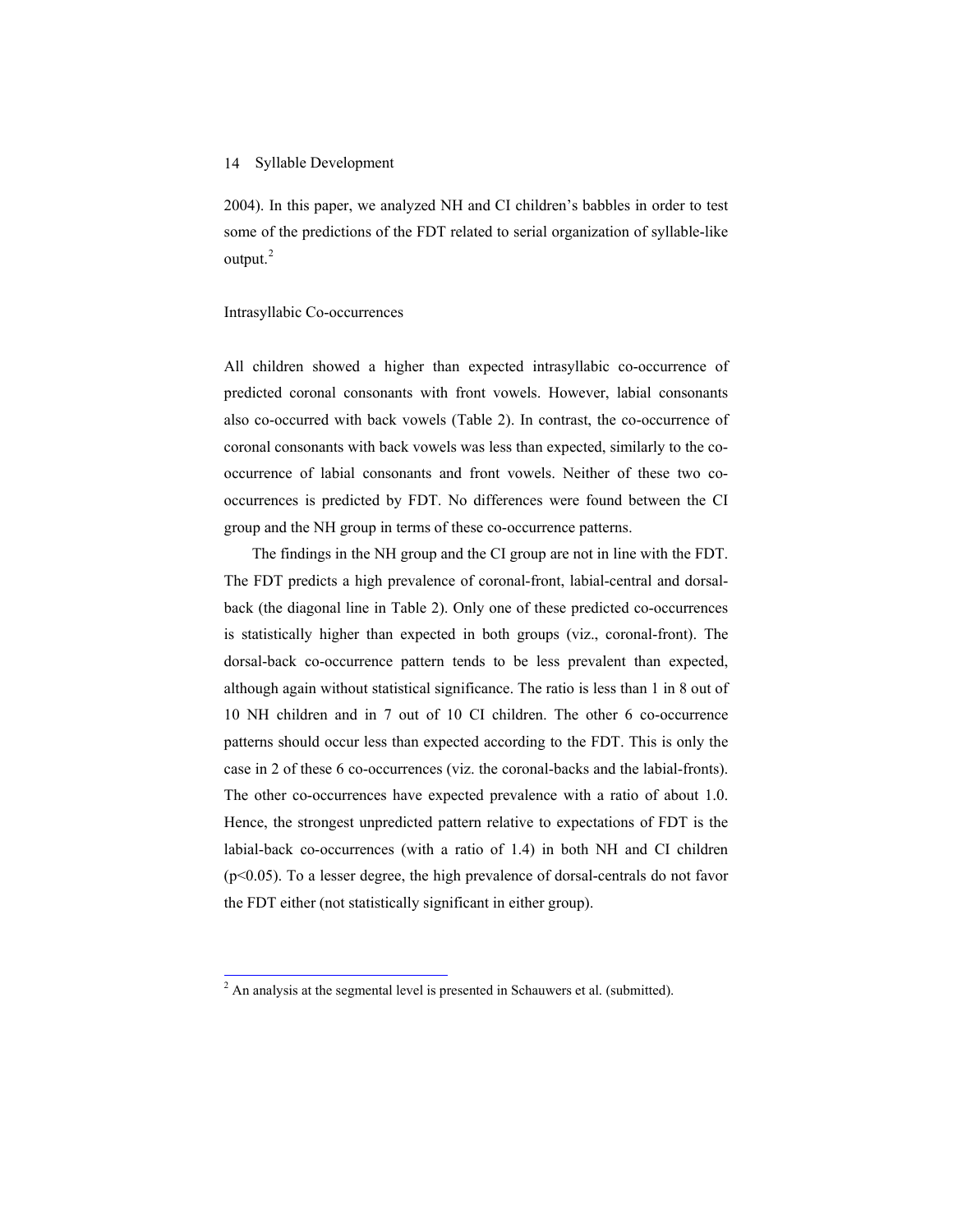#### Schauwers, Govaerts, & Gillis 15

Currently, no working hypothesis exists to explain the observed prevalence of the unpredicted CV co-occurrence patterns. One possible explanation is that these patterns reflect the intrasyllabic co-occurrence patterns of the Dutch language. In order to investigate this possibility, we analyzed the CELEX Dutch lexical database (Baayen, Piepenbrock, & Gulikers, 1995). The phonemic transcriptions of all the word forms from this database ( $N = 347,150$ ) were investigated, and the word form initial consonant-vowel sequences were categorized and analyzed in the same way as the babbles of our study groups. All 9 possible CV co-occurrences showed ratios that differed from 1 with statistical significance ( $p<0.05$ ), but again not as predicted by the FDT. Two out of 3 co-occurrences that are anticipated to have a high prevalence did so, viz., the coronal-front and the dorsal-back combinations (with ratios of 1.1 for both). However, the labial-central combination had a ratio of 0.9. Similarly, only 4 out of 6 co-occurrences were anticipated to have a low prevalence did so, viz., the coronal-central, coronal-back, labial-front and dorsal-front combinations (with ratios of 0.9, 0.9, 0.9 and 0.7, respectively). The labial-back and dorsal-central combinations had ratios of 1.1 and 1.3, respectively. So whereas the CELEXdata are also not in line with the FDT, they may be able to explain the findings in the babbling of NH children. Indeed, those co-occurrences that have been observed with statistically higher than expected prevalence in the NH children, also occur more often in CELEX. This is the case for the coronal-fronts and the labial-backs. And likewise, those co-occurrences that have been observed with statistically lower than expected prevalence in the NH children, also occur less often in CELEX. This is the case for the labial-fronts and the coronal-backs.

#### Variegation

In both the NH and the CI children, intersyllabic V variegation occurs more often than C variegation. Isolated C variegation is relatively rare in both groups (24% and 21%, respectively; see Table 3 and Figure 1). However, due to the high number of mixed variegations of V and C, a substantial amount of C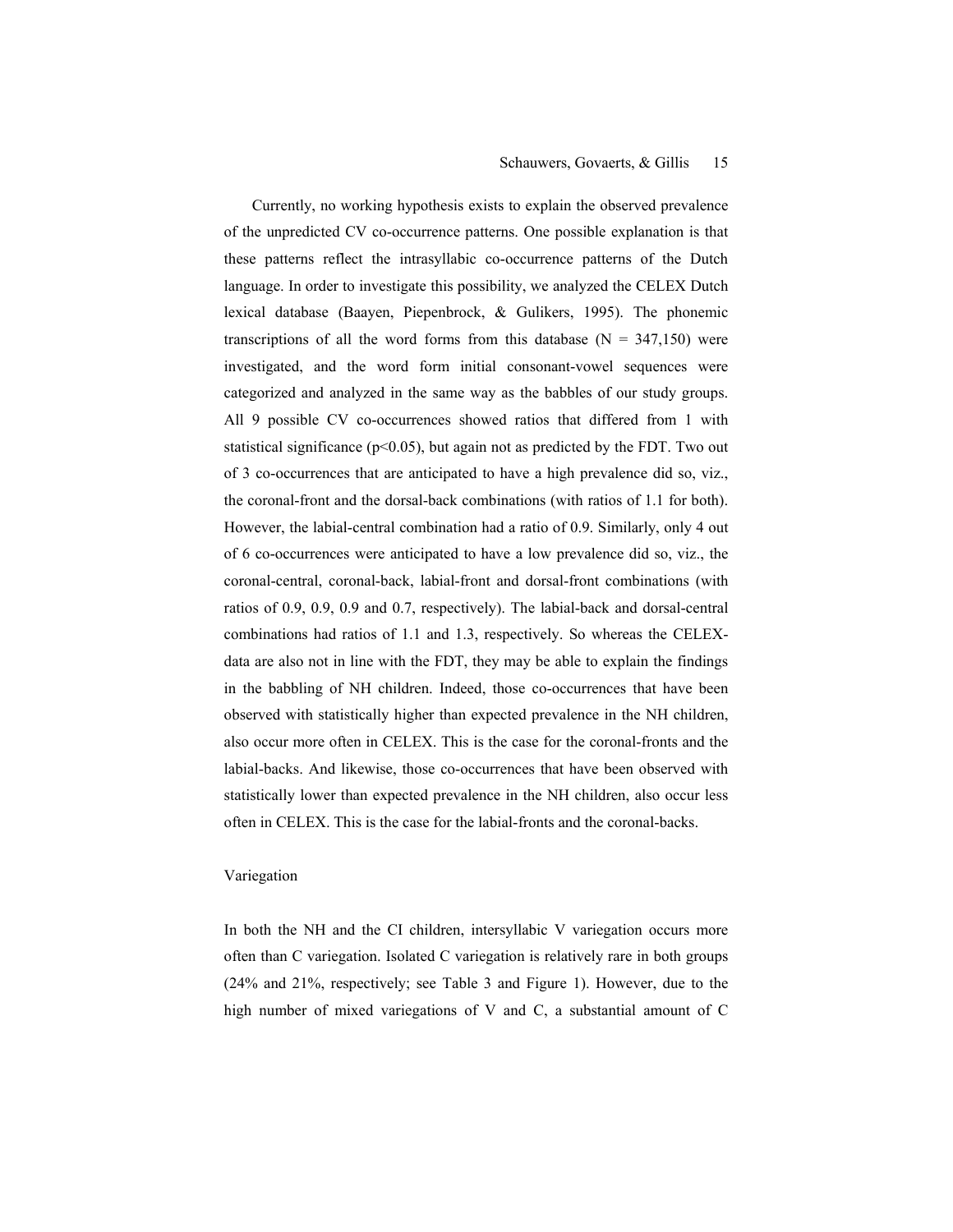variegation was found in the NH children. Overall, 65% of the variegated babbles exhibited C variegation in this population. In contrast, the mixed type of variegation was far less prevalent in the CI children  $(28\%, p<0.01)$ . Thus, although the total frequency of V variegation was similar to that found in NH children, the total frequency of C variegation was less frequent (49%) than in NH children (65%). As mentioned in the results, the types of C and V variegation were not different between the NH and the CI group (more C manner variegation and more V front-back variegation, see Table 4). Nevertheless, less combined C variegations were seen in the CI group (25% instead of 35% in the NH group), although not statistically significant.

FDT makes two clear predictions about intersyllabic variegation patterns: (1) for V's higher proportions of V height changes are expected than front-back changes; and (2) for C's more manner variegation is expected than place variegation. Consonant variegation in NH and CI infants' babbling is well in accordance with the FDT predictions: manner variegation (58% and 63%, respectively) is more frequent than place variegation (42% and 37%, respectively). However, V variegation is not in accordance with the predictions of FDT, in either group. Both groups show a preference for front-back variegation (65% and 64%, respectively) instead of height variegation (35% and 36%, respectively).

In order to trace possible influences of the ambient language, we turned to the CELEX lexical database and analyzed consecutive syllables in the Dutch word forms that exhibit C and/or V variegation (N=406,431). The CVCV sequences were analyzed according to the same categories as the children's babbling data. In Dutch word forms, place variegation (52%) is more frequent than manner variegation (48%). Thus, although the observed C variegation in NH children corroborates the predictions of the FDT, the language that they hear does not. This type of finding supports a production system based argument over a perceptual argument. With respect to V variegation, the word forms from the CELEX database analyzed (N=397,003), revealed a picture that is quite in agreement with the predictions of FDT: height variegation constitutes 59% of all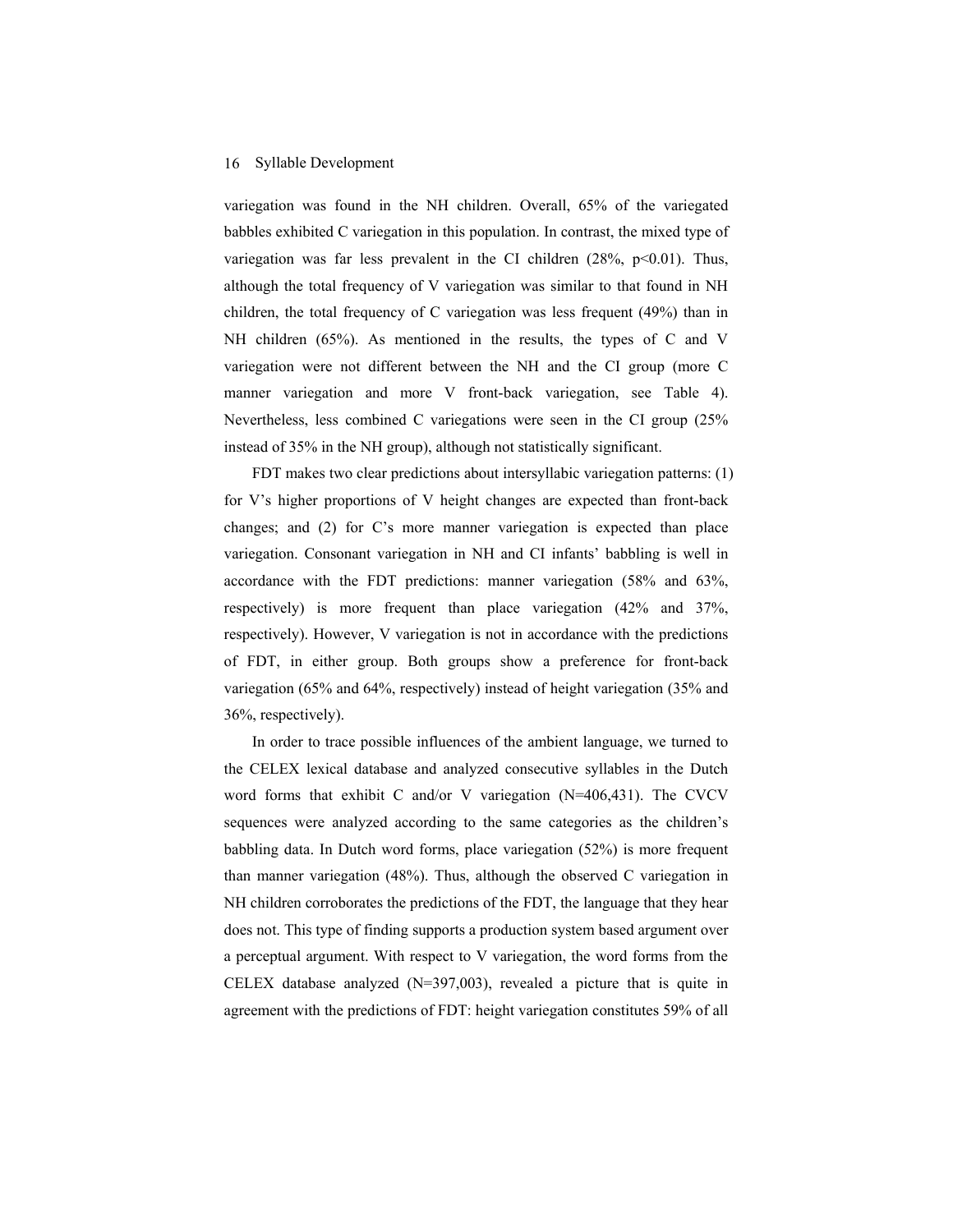cases and front-back variegation 41%. Yet, NH children appear to prefer otherwise! How can these contradictory findings be reconciled? At present, we can only speculate on the reason. First of all, the data selected from CELEX are types, and hence all frequency data are type frequencies. It may well be the case that instead of type frequencies, token frequencies are required and that type and token frequencies provide different patterns. This topic remains to be investigated. Secondly, CELEX constitutes a database of adult written language. Although it is common practice to consult the CELEX lexical database for frequency data of all sorts, and although frequency differences found in CELEX are often reflected in differences in psycholinguistic experiments, it remains unclear how far findings from this database can be generalized for comparison with spontaneous speech. More specifically, it remains to be investigated whether the syllabic patterns in the spoken language of parents (i.e., infantdirected speech style aka. "motherese") is similar to the distribution of those patterns in the CELEX lexical database.

In conclusion, the babbling content of young implanted deaf children is very similar to that of NH children in Dutch. Intrasyllabic co-occurrence patterns are the same, with a preference for coronal consonants with front vowels and labial consonants with back vowels. Intersyllabic analysis shows similar variegation patterns as such, with more vowel than consonant variegation and mainly manner variegation for consonants and height variegation for vowels. Yet the variegation in CI children seems to be less complex than in NH children. Fewer combinations of consonant AND vowel variegation are observed with less consonant variegation as a result. Whenever there is consonant variegation, it appears to be preferentially simple variegation (manner OR place) rather than complex (manner AND place).

These data suggest the importance of the production system as well as the importance of perceptual learning from the ambient language. They partially support the FDT for intersyllabic patterns but not for intrasyllabic patterns. Observed consonant variegation is in accordance with the FDT. Preferences for CV co-occurrences seem to be more driven by the ambient language than by the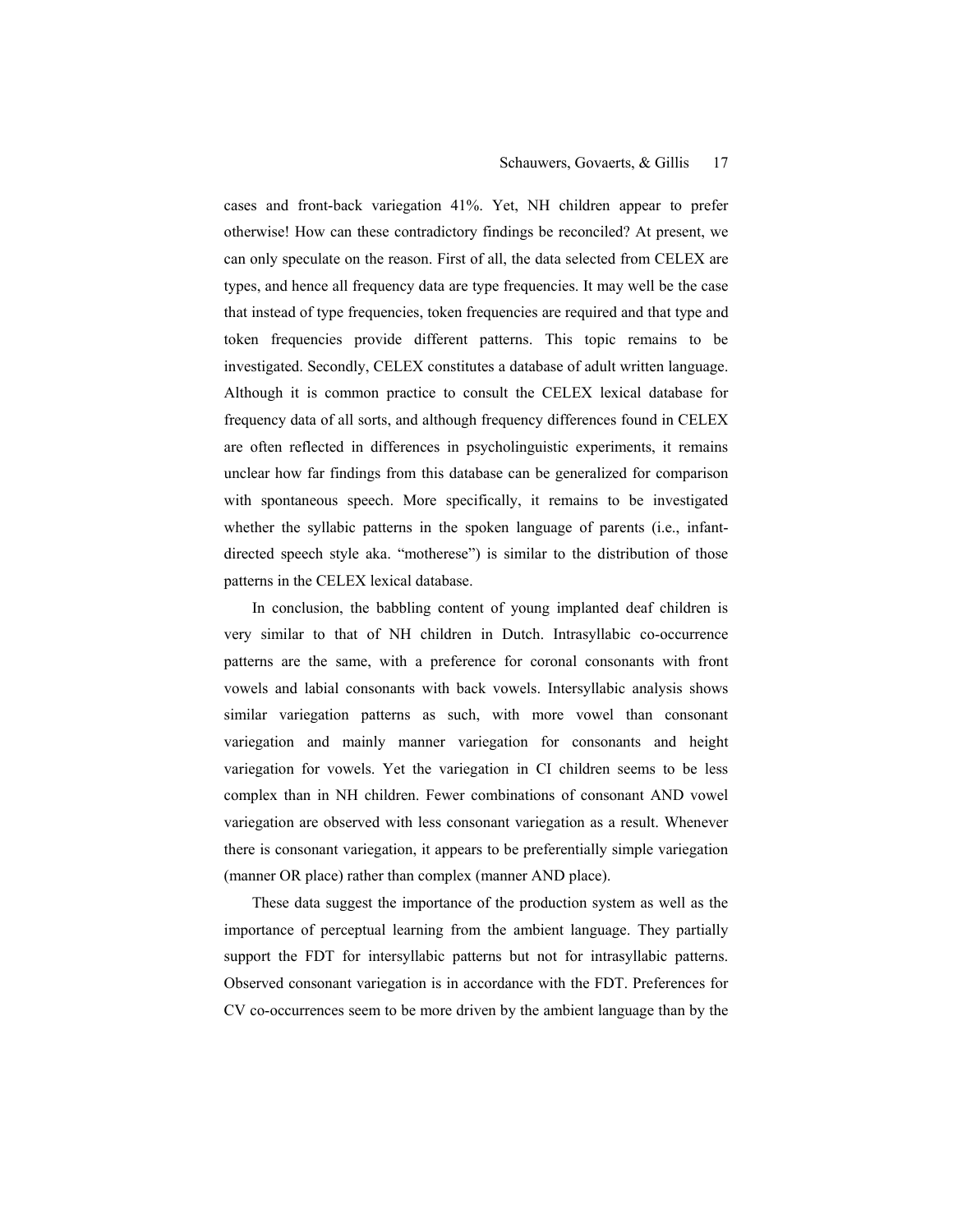FDT, although the ambient language does not seem capable to explain all observed data. Importantly, it remains to be investigated whether analyzing genuine child directed speech would help to understand the origin of these patterns better than utilizing data from adult lexical databases such as CELEX for comparison.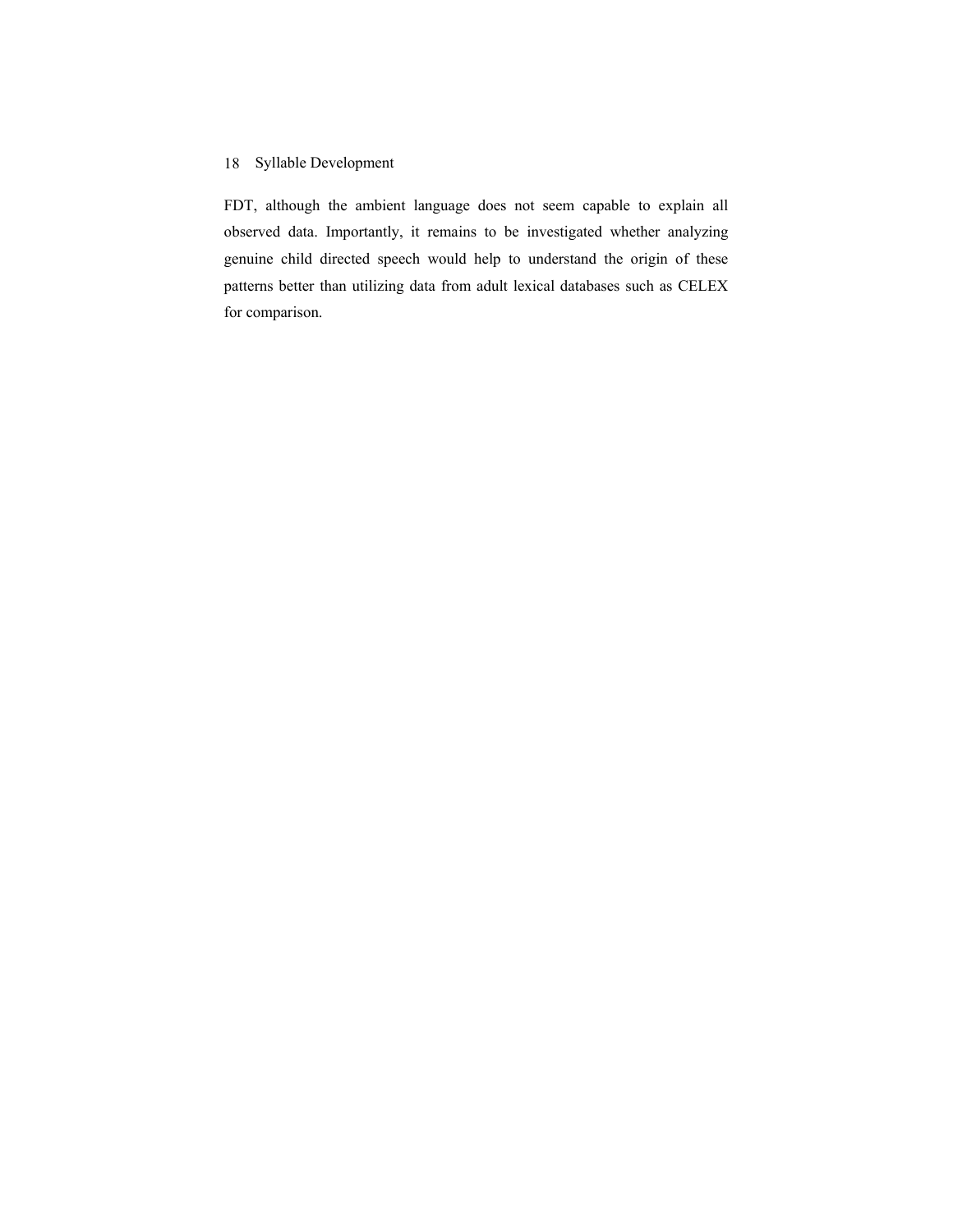# **References**

- Baayen, R. H., Piepenbrock, R., & Gulikers, L. (1995). *The Celex Lexical Database* (Release 2) [CD-ROM]*.* Philadelphia: Linguistic Data Consortium, University of Pennsylvania.
- Davis, B. L., & MacNeilage, P. F. (1995). The articulatory basis of babbling. *Journal of Speech and Hearing Research, 38*, 1199-1211.
- Davis, B. L., & MacNeilage, P. F. (2000). An embodiment perspective on the acquisition of speech perception. *Phonetica, 57*, 229-241.
- Davis, B. L., MacNeilage, P. F., & Matyear, C. (2002). Acquisition of serial complexity in speech production: A comparison of phonetic and phonological approaches to first word production. *Phonetica, 59*, 75-107.
- Koopmans-van Beinum, F. J., Clement, C. J., & van den Dikkenberg-Pot, I. (2001). Babbling and the lack of auditory speech perception: A matter of coordination? *Developmental Science, 4*, 61-70.
- Koopmans-van Beinum, F. J., & van der Stelt, J. M. (1986). Early stages in the development of speech movements. In R. Zetterström (Ed.), *Precursors of early speech* (pp. 37-50). New York: Stockton.
- MacNeilage, P. F., & Davis, B. (1990a). Acquisition of speech production: Frames, then content. In M. Jeannerod (Ed.), *Attention and performance*, vol. 8 (pp. 453-476). Hillsdale: Erlbaum.
- MacNeilage, P. F., & Davis, B. L. (1990b). Acquisition of speech production: The achievement of segmental independence. In A. Marchal (Ed.), *Speech production and speech modeling* (pp. 55-68). Dordrecht: Kluwer Academic Publishers.
- MacNeilage, P. F., Davis, B. L., Kinney, A., & Matyear, C. L. (1999). Origin of serial-output complexity in speech. *Psychological Science, 10*, 459-460.
- MacWhinney, B. (2000). *The CHILDES Project: Tools for analyzing talk: Transcription format and programs* (3rd ed.). Mahwah, NJ: Lawrence Erlbaum Associates.